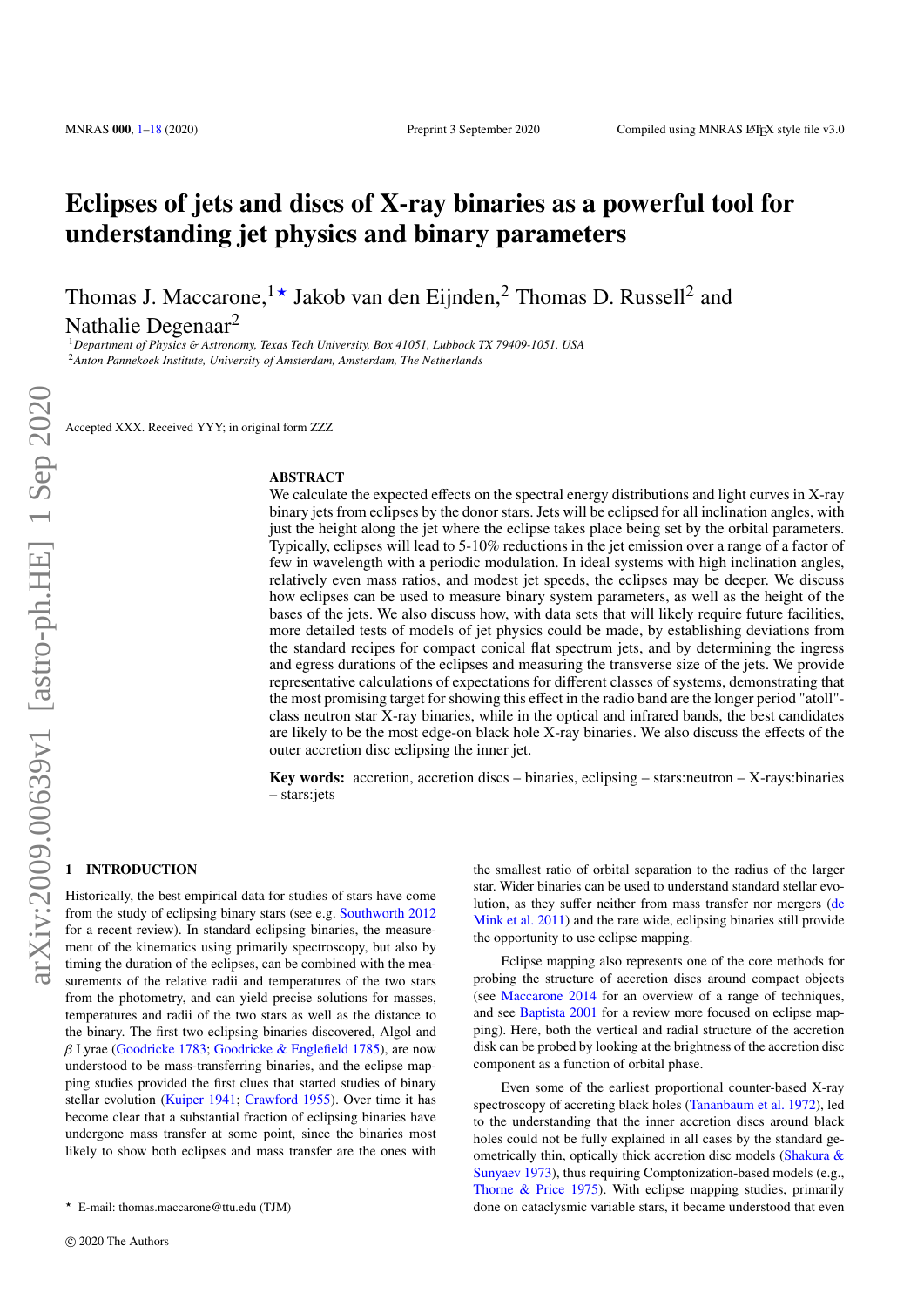the outer parts of the accretion disks are not fully explained by these standard thermally emitting viscously-powered disc models [\(Wood et al.](#page-17-5) [1992;](#page-17-5) [Robinson et al.](#page-16-5) [1999\)](#page-16-5). Eclipse mapping studies of neutron star X-ray binaries also revealed that the X-ray emission appears to originate from a spatially large region [\(Church &](#page-16-6) Bałucińska-Church [2004\)](#page-16-6), although these studies may, in fact, indicate that accretion disc winds which scatter X-rays produced closer to the neutron stars are ubiquitous in these systems [\(Begelman et al.](#page-15-2) [1983\)](#page-15-2), which could, in turn provide evidence for disc winds even in spectral states dominated by hard X-ray emission.<sup>[1](#page-1-0)</sup>

Relativistic jets from X-ray binaries are difficult to study definitively using spectroscopy, making eclipse mapping of these systems especially valuable if it can be made to work. In most cases, jets have no spectral lines (although see [Margon et al.](#page-16-7) [1979;](#page-16-7) [Díaz Trigo et al.](#page-16-8) [2013](#page-16-8) for a few exceptions). Furthermore, jets are non-thermal, optically thin, and lack spherical symmetry. The jets appear to come in two types: steady compact jets, and rapidly evolving transient jets. While the transient jets launched by X-ray binaries can sometimes be studied using imaging data, only in a small number of cases have the steady, compact jets be resolved [\(Dhawan et al.](#page-16-9) [2000;](#page-16-9) [Stirling et al.](#page-17-6) [2001;](#page-17-6) [Russell et al.](#page-16-10) [2015\)](#page-16-10). Given that the characteristic size scale of the jets increases linearly with wavelength, improved ability to make direct images of extended jet structures can be obtained only by increasing the longest baselines of the interferometer used. Thus, since these sources are rarely resolved, even with continental-scale baselines, only the discovery of new closer systems or the use of space-based interferometry provide hope for improvement in our ability to image the compact jets from X-ray binaries.

The compact jets are reasonably well-explained by models in which at each height in the jet, a moderately steep spectrum synchrotron component is emitted, with synchrotron self-absorption setting in at a wavelength that increases linearly with distance moving away from the compact object powering the jet (Blandford  $\&$ [Königl](#page-15-3) [1979\)](#page-15-3). This dependence then means that the size scale of the jet in units of the angular resolution of an interferometer with fixed maximum baseline length is independent of the wavelength of light used to study it. Since very long baseline interferometry (VLBI) arrays already span nearly the whole radius of the Earth, only with space-based VLBI is it plausible to resolve the jets which cannot currently be resolved. The jets often show mildly inverted (α <sup>=</sup> <sup>0</sup>.0−0.2) radio spectra (e.g., [Fender](#page-16-11) [2001;](#page-16-11) [Corbel et al.](#page-16-12) [2013\)](#page-16-12). In AGN, inverted spectra have been explained by free-free absorption from local gas [\(Walker et al.](#page-17-7) [2000\)](#page-17-7), but this issue has not been well-studied in the X-ray binaries. It thus may be possible that the inverted spectra result from the jet geometry, the bulk velocity along the jet (making its Doppler factor closer to unity; e.g., [Bland](#page-15-3)[ford & Königl](#page-15-3) [1979;](#page-15-3) [Falcke & Biermann](#page-16-13) [1995\)](#page-16-13) or loses power as it propagates due to , e.g., shocks and turbulence [\(Kaiser](#page-16-14) [2006;](#page-16-14) [Jamil](#page-16-15) [et al.](#page-16-15) [2010\)](#page-16-15). Deviations from the model predictions in this paper could be used to test scenarios for the inverted optically-thick part of the spectra. In this paper, we simply note that the issue exists, but could consider a range of possibilities for the inverted spectra in future work.

Given the lack of diagnostic power from imaging and spectra,

alternative, timing-based, approaches to resolving the structures of the jets are thus necessary to move forward with our understanding of relativistic jets in X-ray binaries. Studies presenting time lags of jet emission behind the X-ray emission that comes from the accretion disc have already started to produce constraints on jet speeds and jet acceleration [\(Casella et al.](#page-16-17) [2010;](#page-16-17) [Gandhi et al.](#page-16-18) [2017;](#page-16-18) [Tetarenko et al.](#page-17-8) [2019\)](#page-17-8). Past work has shown orbital modulation of the radio emission in Cygnus X-1 and Cygnus X-3 [\(Brock](#page-15-4)[sopp et al.](#page-15-4) [2002;](#page-15-4) [Szostek & Zdziarski](#page-17-9) [2007;](#page-17-9) [Zdziarski et al.](#page-17-10) [2018\)](#page-17-10), but in these high mass X-ray binary systems, the eclipsing is not due to the donor stars themselves, but rather the winds from the donor stars.

Observing eclipses of relativistic jets from X-ray binaries by their donor stars is important for a few reasons. First, it gives the potential to understand the structure of the relativistic jet. The transverse sizes of X-ray binary jets are far beyond the capability of any proposed imaging facilities. Even with the eclipse mapping technique, it is likely to be quite challenging to measure the transverse sizes, as in most cases, the jet's transverse size scale will be significantly smaller than the donor star's radius, meaning that the ingress and egress of the eclipse will be much shorter than the eclipse. Still, the advantage of periodic phenomena based is that, via phase-folding and/or Fourier methods, signal-to-noise can be built up gradually; unlike imaging, eclipse mapping gives a process by which geometric estimates of the jet width can be made.

Second, it gives the opportunity to understand the binary system parameters. First, for many X-ray binaries, the orbital periods are not yet known. Orbital periods can often be measured using the donor stars' ellipsoidal modulations in quiescence [\(Avni & Bah](#page-15-5)[call](#page-15-5) [1975\)](#page-15-5). For systems which are face-on, however, these ellipsoidal modulations can be very weak. Furthermore, for systems which are persistently bright, the dilution of the ellipsoidal modulations by the accretion light can make the ellipsoidal modulations undetectable. In all cases, the measurement of the inclination angles from ellipsoidal modulations requires careful estimation of the level of emission from the accretion disc and jet; this can be done, but it requires very large photometric data sets with good calibration (e.g., [Cantrell et al.](#page-15-6) [2010\)](#page-15-6). On the other hand, orbital periods and inclination angles can be estimated in outburst using jet eclipses, and the quality of measurements should be relatively insensitive to the inclination angle.

Furthermore, there is substantial direct evidence that some X-ray binaries show "misalignments" between the angular momentum vectors of the orbit and of the accretor. Evidence for these misalignments comes in the ubiquitous, but strongly modeldependent (and hence inconclusive) form of quasi-periodic oscillations (QPOs) that can be well-explained by the Lense-Thirring precession [\(Stella & Vietri](#page-17-11) [1998;](#page-17-11) [Ingram & Done](#page-16-19) [2012;](#page-16-19) [Ingram](#page-16-20) [& Motta](#page-16-20) [2019\)](#page-16-20). Even if the Lense-Thirring model is found to explain the "Type C" QPOs, the angular scale of misalignment is not something which can be cleanly determined from the amplitude of oscillations, so additional means for finding the actual angular size of the misalignment would be needed. This may come from X-ray polarization [\(Ingram et al.](#page-16-21) [2015\)](#page-16-21), but this has not yet been clearly established. Two-sided jet proper motions, along with accurate distances, can give good estimates of the inclination angles of jets (see [Fender](#page-16-22) [2003](#page-16-22) for a discussion of this technique, including its limitations), although in V404 Cyg in its recent likely super-Eddington outburst, it showed changing inclination angles [\(Miller-Jones et al.](#page-16-23) [2019\)](#page-16-23).

Some direct evidence for misalignments does, in fact, exist in a few systems, where the jet inclination angles can be estimated by

<span id="page-1-0"></span><sup>&</sup>lt;sup>1</sup> If confirmed, this would suggest that the correlation between the spectral state of the accretion disc and its disc winds [\(Neilsen & Lee](#page-16-16) [2009\)](#page-16-16) may arise from ionization effects that prevent the disc winds from being easily detected in certain spectral states if absorption lines are used as the tracers of the disc winds.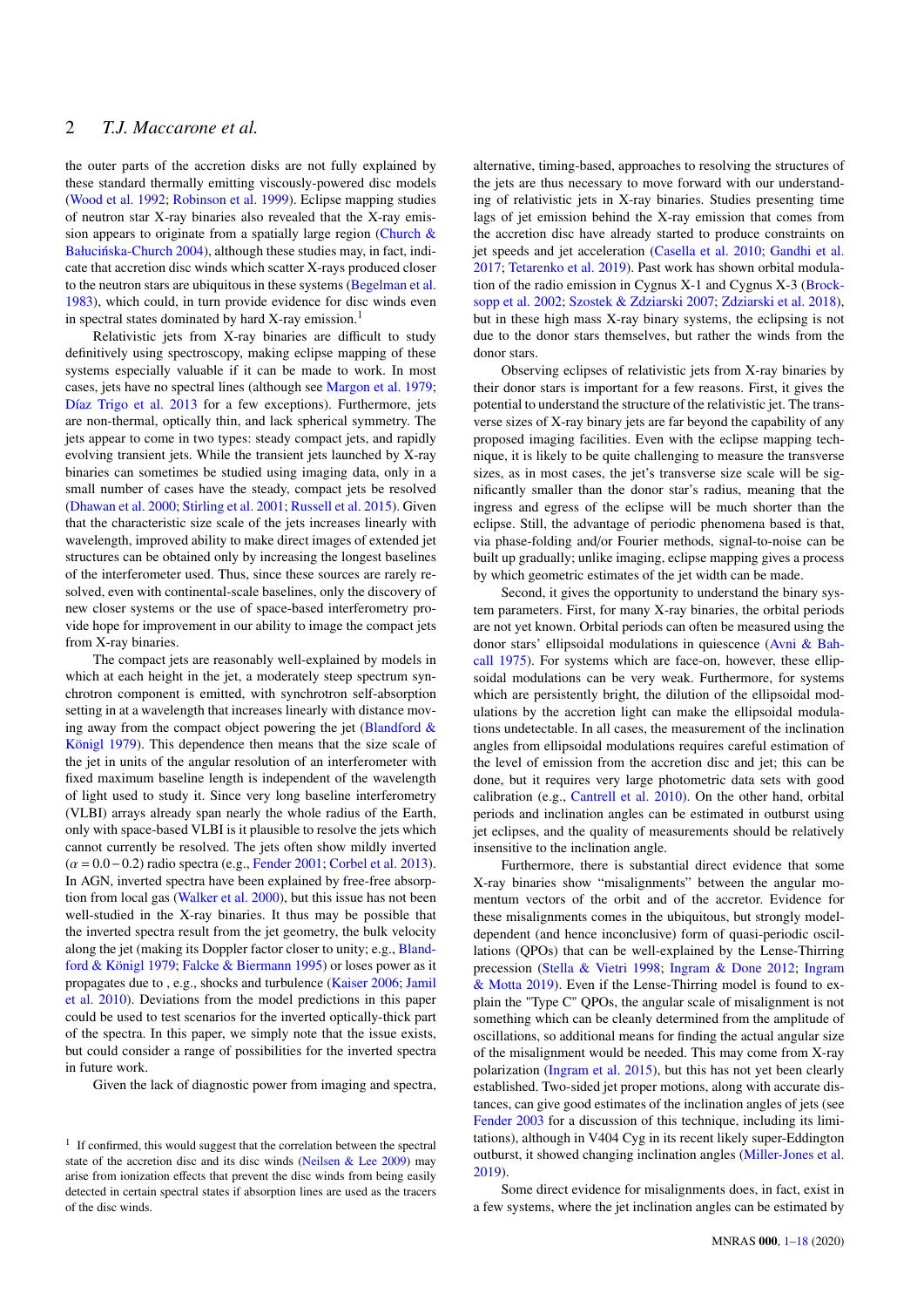<span id="page-2-0"></span>Table 1. The parameters that go into our model. Note that we define  $m_1$  to be the accretor mass and  $m_2$  to be the donor mass regardless of which object is more massive.

| Variable         | Description                                                   |
|------------------|---------------------------------------------------------------|
| r                | radius of the donor star                                      |
| $\boldsymbol{a}$ | semi-major axis of the orbit                                  |
| m <sub>1</sub>   | mass of the accretor                                          |
| m <sub>2</sub>   | mass of the donor                                             |
| $v_{hr}$         | the break frequency at the base of the jet                    |
| $h_{min}$        | the jet base's distance from the center of the compact object |
| i                | inclination angle of the orbit                                |
| Φ                | orbital phase                                                 |
| $\alpha$         | the spectral index of the jet above $v_{hr}$                  |
| $\theta$         | the opening angle of the jet                                  |
| q                | binary mass ratio, $m_2/m_1$                                  |

<span id="page-2-1"></span>Table 2. The key binary system parameters and how they are measured from the jet eclipse

| Parameter               | Description                                                                                                                          | Measurable                                                                                                                                                                   |
|-------------------------|--------------------------------------------------------------------------------------------------------------------------------------|------------------------------------------------------------------------------------------------------------------------------------------------------------------------------|
| $r_{circ}$<br>$r_{out}$ | mass ratio<br>inclination angle<br>the circularization radius of the accretion disc<br>the actual outer radius of the accretion disc | duration of eclipse<br>range of frequencies observed to be eclipsed<br>upper limit from inner jet eclipse/correlation with $q$<br>innet jet eclipse and correlation with $q$ |

two-sided proper motions, or constrained by highly superluminal motions, and are inconsistent with the orbital inclination angles estimate by ellipsoidal modulations (see e.g. [Maccarone](#page-16-24) [2002;](#page-16-24) [Beer](#page-15-7) [& Podsiadlowski](#page-15-7) [2002;](#page-15-7) [Hjellming & Rupen](#page-16-25) [1995\)](#page-16-25). In one case, Cygnus X-3, additional evidence for misalignment comes from a phase offset between the jet flux's modulation by the donor star and the orbital phasing provides additional evidence for misalignment [\(Dubus et al.](#page-16-26) [2010\)](#page-16-26).

Crucially, if combined with a good model for the jet's structure, the phasing of the jet flux's modulation due to eclipsing by the donor star can reveal an offset in position angle of the jet relative to the orbital plane. Given that the position angle of the polarization of the optically thick component of the jet should be the same as the position angle of the jet's direction of elongation (e.g. [Zdziarski](#page-17-12) [et al.](#page-17-12) [2014\)](#page-17-12), this potentially opens up the possibility of making an estimate of the position angle of the binary, even in the absence of any direct imaging information.

A key application of being able to make such measurements is to be able to determine the relative directions of the proper motions and the orbital plane and jet axis directions for X-ray binaries which have undergone substantial natal kicks. The kicks can come from the [Blaauw](#page-15-8)  $(1961)$  mechanism – recoil due to the sudden loss of mass from a moving binary progenitor – or from some additional natal kick [\(Gunn & Ostriker](#page-16-27) [1970\)](#page-16-27), the origins of which remain controversial. Crucially, the "Blauuw" kicks should be entirely in the binary orbital plane. Establishing that the jet is aligned can then yield the binary's orbital plane direction, rather than just the jet's, and this can be done using polarization information, which remains sensitive even for binaries which cannot be resolved directly. Substantial kicks not consistent with this plane would then provide clear evidence for re-alignment of the accretor's spin with the orbital plane on a timescale faster than the evolutionary timescale for the binary.

In this paper, we lay out calculations for the expected properties of eclipsed jets. We start by describing the jet model we use for the calculations (which is relatively standard, following [Bland-](#page-15-3)

[ford & Königl](#page-15-3) [1979\)](#page-15-3). We then present analytic expressions to best determine at which wavelengths the effects of jet eclipses are most likely to be measurable for which sources. We present some representative examples of what the jet eclipses might look like under our best-guess assumptions for system parameters in order to illustrate in which frequency bands different classes of sources are most likely to eclipse and how deep typical eclipses should be. We close the paper by discussing specific observations that can be made with current facilities that may prove enlightening about the nature of jets and system parameters for X-ray binaries as well as which future facilities would be most helpful for improving our understanding of these systems. In this paper, we will adopt several simplifying assumptions, but we attempt to outline the likely qualitative effects of relaxing these assumptions and prospects for future refinement of the model.

# 2 THE JET MODEL

To estimate the effects of jet eclipses, we first construct a model of a compact conical jet, drawing from [Blandford & Königl](#page-15-3) [\(1979\)](#page-15-3). A listing of the parameters which go into the jet model is given in Table [1,](#page-2-0) and a listing of the parameters of the binary orbit which can be estimated using jet eclipses, but which are not direct input parameters of the model, is given in Table [2.](#page-2-1)

We start from a jet model in which at each height within the jet, the spectrum is a broken power law, with a flux density,  $F_v$ , that is proportional to  $v^{-0.7}$  above some break frequency and to  $v^{+2.5}$ <br>below that break frequency with a constant brightness temperature below that break frequency with a constant brightness temperature at the peak and a conical structure. The former corresponds to typical jet spectra at high frequencies, and is well-explained as the synchrotron spectrum due to electrons accelerated by Fermi acceleration [\(Rybicki & Lightman](#page-16-28) [1986\)](#page-16-28). The latter is the characteristic spectral shape due to synchrotron self-absorption [\(Rybicki &](#page-16-28) [Lightman](#page-16-28) [1986\)](#page-16-28). The spatially differential flux density (i.e.,  $\frac{dF}{dhdv}$ ), *diameter F* is the total flux, *h* is the height along the jet, and *v* is the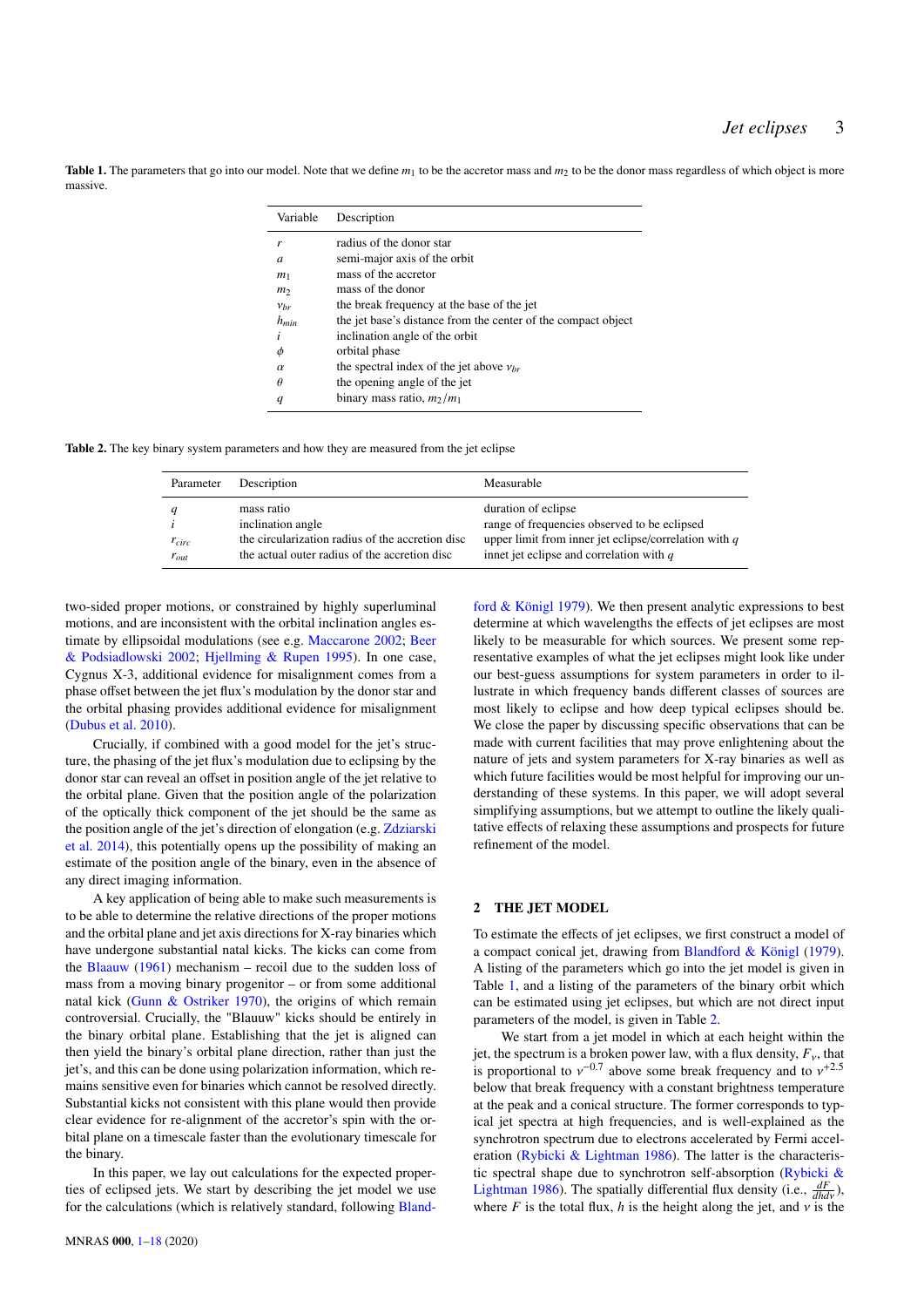frequency), is assumed to peak at a level inversely proportional to the height along the jet and to peak at a wavelength that is linearly proportional to the height. It is assumed that there is no jet emission below the base of the jet. Alternative models to explain flat spectra would require correlations of jet spectral shape and jet power with height along the jet, and hence it is unlikely that such models apply to the real sources, but if they do, they will produce clear deviations from the model predictions for jet eclipses presented in this paper.

We make the initial calculations without special relativistic corrections, and apply those corrections as flux enhancements at the end of the calculation to account for approaching and receeding components' different doppler boosting. This is discussed in more detail below. We assume that the height at which the jet becomes optically thick depends only on distance along the jet and not on the inclination angle, but we do properly project the jet as a function of inclination angle. We do not account for the cutoff of the jet's spectrum due to synchrotron cooling, but for the purposes of this paper the effects will be negligible.

This scenario results in a  $F_v \propto v^0$  spectrum with a break to  $v^{17}$  spectrum above the break frequency that exists at the bot $a v^{-0.7}$  spectrum above the break frequency that exists at the bot-<br>tom of the jet, where the particles are first accelerated. For many tom of the jet, where the particles are first accelerated. For many systems, the low/hard state jets show slightly inverted spectra, with  $F_v \propto v^{0.0-0.4}$ , and, in rare cases, even more inverted. The model can<br>be adapted to match this phenomenology by making the normalizabe adapted to match this phenomenology by making the normalization of the peak of the spectrum increase slightly toward the base of the jet. We do not consider such an effect in this paper, but it is straightforward to adapt the model in that manner in future work.

To calculate a jet spectrum, we break the jet into segments, ∆log h in size. At each height, we test whether the donor star is between the viewer and the jet. If so, this bin is excluded from the summation. We additionally consider whether the outer accretion disc may eclipse the jet. We present some calculations where we consider this effect, to show the full effects of eclipsing on the jet spectra. We also present some calculations where we show only the effects of the star eclipsing the jet, because the only the star's eclipses will lead to orbital modulation.

We produce summations for both the approaching and receding (counterjets) components of the jets. For the sample calculations below, we focus on neutron star jets. For these systems, the relativistic effects are likely to be quite mild. For example, if neutron stars typically launch jets at their escape speeds (which are <sup>∼</sup> <sup>0</sup>.3*<sup>c</sup>* for typical equations of state – e.g. [Steiner et al.](#page-17-13) [2010\)](#page-17-13), then for a 45 degree inclination angle, the relativistic effects will give a factor of ∼ 2 or less enhancement of the approaching jet relative to the counterjet. Direct measurements of expansion speeds in Sco X-1 are <sup>∼</sup> <sup>0</sup>.4±0.1*<sup>c</sup>* in line with this value [\(Fomalont et al.](#page-16-29) [2001\)](#page-16-29). In a few cases, some evidence for *energy transport* has been seen that may occur at much higher speeds [\(Fomalont et al.](#page-16-29) [2001;](#page-16-29) [Fender](#page-16-30) [et al.](#page-16-30) [2004\)](#page-16-30), based on associations of time-delayed brightenings in the jet with brightenings in the core. There is no clear evidence that the gas itself is moving at such high speeds, and instead, these could just be due to Poynting flux transport of energy, or even misassociations between core events and events further out in the jet. It is thus quite reasonable to expect that the jets from neutron stars will generically be only mildly relativistic, so that the jet/counterjet flux ratio will be relatively small.

For black hole jets, where the speeds are often seen to reach <sup>∼</sup> <sup>0</sup>.8−9*<sup>c</sup>* or more (e.g., [Mirabel & Rodríguez](#page-16-31) [1994;](#page-16-31) [Tingay et al.](#page-17-14) [1995;](#page-17-14) [Corbel et al.](#page-16-32) [2002,](#page-16-32) see [Fender](#page-16-33) [2006](#page-16-33) for review, [Saikia et al.](#page-17-15) [2019](#page-17-15) for a more recent compilation), the approaching jets can be expected to be tens or more times brighter than the counterjets over a wide range of inclination angles. While the counterjet will always

be eclipsed at some height, in most cases, the approaching jet will be completely uneclipsed. Eclipsing of the approaching jet will take place only for systems which are quite edge-on, and which should then also show eclipses of the X-ray emission from the accretion disc, something no dynamically confirmed Galactic black hole Xray binary does. Therefore, the effects we discuss in this paper are likely to be quite subtle in black hole X-ray binary systems unless the system is either: (1) nearly edge-on, (2) has a sufficiently strongly misaligned jet that the approaching jet is eclipsed, or, alternatively, (3) the jet is significantly slower than what has been estimated in past work.

The possibility of jets moving at half the speed of light or less from some subset of black hole accretors cannot be discounted. Considerable evidence exists for slower jet speeds at low power than at high power. In most X-ray binaries, bright radio flares are observed when sources transition from their hard states to their soft states, likely because the pre-existing hard state jet provides a work surface for the faster-moving transient jet, which dissipates its power effectively against a large mass of material (e.g., [Vadawale](#page-17-16) [et al.](#page-17-16) [2003;](#page-17-16) [Fender et al.](#page-16-30) [2004\)](#page-16-30). Such an argument is bolstered by the fact Cygnus X-3 is the only source which shows brighter jets at the transition from the soft state to the hard state than during the hard-to-soft transition. For Cygnus X-3, this is thought to arise from the work surface for the jet being the stellar wind from the companion. During the hard states, the jet drills out a cavity, which is filled back in during the soft state, meaning that when the hard state jet re-ignites, the work surface is present close to the compact object [\(Koljonen et al.](#page-16-34) [2018\)](#page-16-34).

Finally, the variation in the radio/X-ray correlation across different systems suggests that the jet speeds may vary substantially, with  $\Gamma$  perhaps as much as  $\approx$  3 – 4 for bright hard states, and the jets being only very mildly relativistic for lower luminosities (e.g., [Russell et al.](#page-16-10) [2015\)](#page-16-10). Other evidence for jets at about this speed comes from radio timing of Cygnus X-1 [\(Tetarenko et al.](#page-17-8) [2019\)](#page-17-8). Conversely, the relative lack of scatter in most of the radio/X-ray relation has been argued to indicate typical Lorentz factors less than 1.7 [\(Gallo et al.](#page-16-35) [2003;](#page-16-35) [Soleri & Fender](#page-17-17) [2011\)](#page-17-17), although it has also been shown that as long as the range of Lorentz factors is small, higher speeds can be tolerated [\(Heinz & Merloni](#page-16-36) [2004\)](#page-16-36).. Thus, while direct speed measurements of the faint jets do not yet exist, considerable evidence points toward the faint hard-state jets being less relativistic. The evidence for the high jet speeds in bright hard states is still presently tentative and based on a relatively small number of sources, so it will be worthwhile to test these measurements on some black holes, as well, but on the whole, we are more optimistic about this work being successfully applied to neutron star systems. Additionally, in some cases, jets may slow down from than their original ejection speed as they entrain material or interact with their surrounding environment (e.g., [Corbel et al.](#page-16-32) [2002;](#page-16-32) [Kaaret](#page-16-37) [et al.](#page-16-37) [2003;](#page-16-37) [Russell et al.](#page-16-38) [2019;](#page-16-38) [Bright et al.](#page-15-9) [2020\)](#page-15-9), for example, strong emission lines coming from the jet in SS 433 revealed the jet entraining material [\(Margon et al.](#page-16-7) [1979\)](#page-16-7). In such a case, the jet model discussed here is likely to break down in several other ways, and more *ad hoc* modelling approaches will be needed.

After setting up our initial model, we run the code for a range of orbital phases, allowing us to sample the eclipse pattern. We will present both spectra at different orbital phases, and light curves at different frequencies.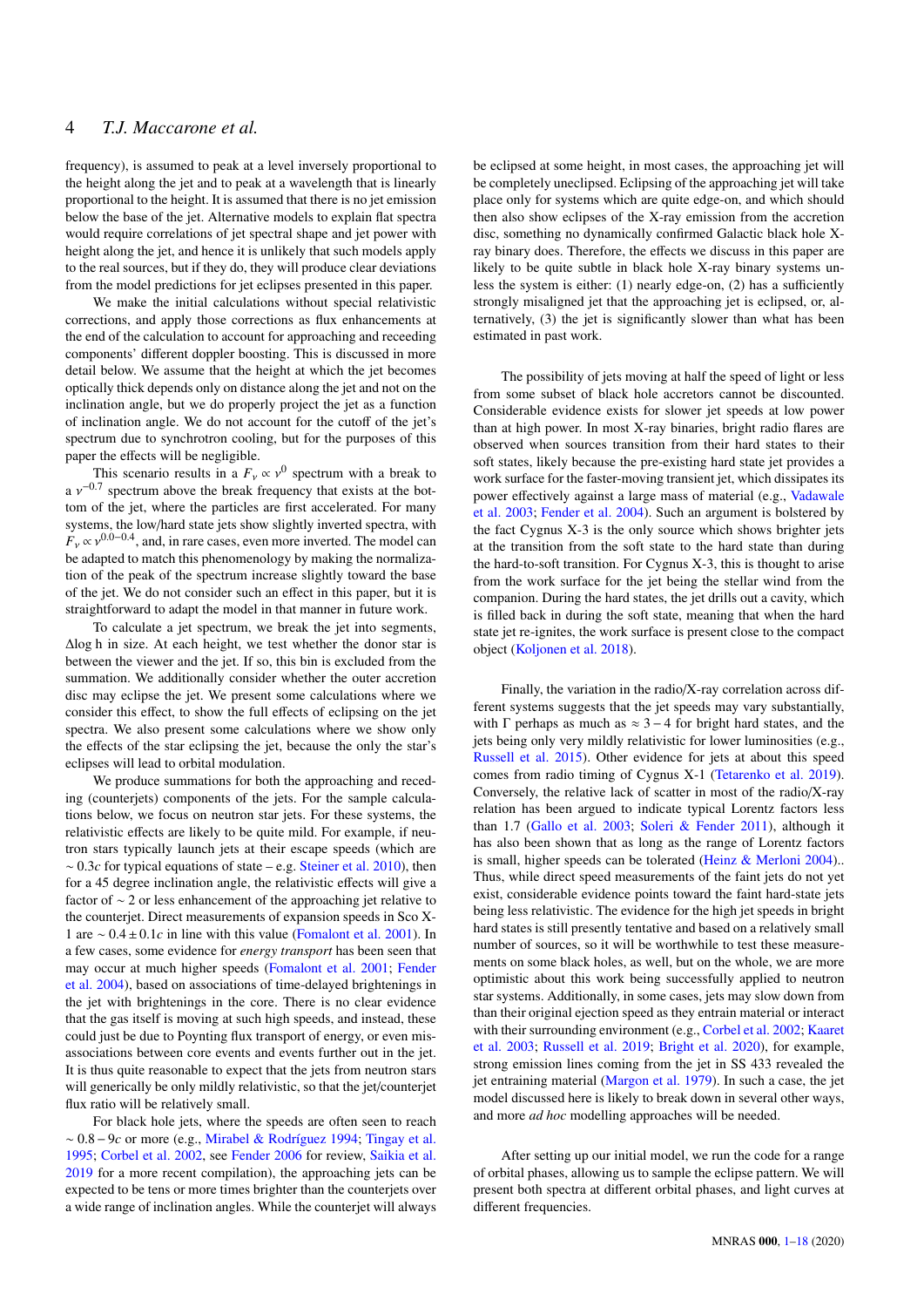#### 3 THE INPUT PARAMETERS: GENERAL CONSIDERATIONS

The key input parameters for the jet eclipse model are the orbital parameters for the binary system and the jet system parameters. The binary system parameters will be discussed on a case-by-case basis as we present predictions for individual sources. We use a mixture of theoretical and observational approaches in this paper to determine the appropriate parameters for calculations. We attempt to discuss where our assumptions may break down and what the consequences of this may be.

# 3.1 Spectral index

We regard the spectral index of the emission above the break to be well-estimated by observations of active galactic nuclei [\(Readhead](#page-16-39) [et al.](#page-16-39) [1979;](#page-16-39) [Eckart et al.](#page-16-40) [1986;](#page-16-40) [Hovatta et al.](#page-16-41) [2014\)](#page-16-41), and work under the assumption that the same acceleration physics is present in the X-ray binaries. Furthermore, the model predictions are only weakly sensitive to the spectral index of the jet. We thus take  $F_v \propto v^{\alpha}$ , and set  $\alpha$  to  $-0.7$ , and assume that the spectrum of each small region of set  $\alpha$  to −0.7, and assume that the spectrum of each small region of the jet is also a  $\alpha = -0.7$  power law above the frequency where it becomes optically thin.

#### 3.2 Break frequency

For a given jet, the free parameters are the inclination angle, the height of the base of the jet, the offset in direction relative to that of the orbit, and the overall flux normalization. There are theoretical predictions relating the frequency of the jet spectral break, <sup>ν</sup>*br* to the kinetic power in the jet, *Pjet*. [Heinz & Sunyaev](#page-16-42) [\(2003\)](#page-16-42) show that  $v_{br} \propto P_{jet}^{2/3}$ . For most cases where there are compact jets pro-<br>duced by black holes the X-ray luminosity *L*<sub>y</sub> is expected to scale duced by black holes, the X-ray luminosity, *LX*, is expected to scale as  $\dot{m}^2$ , due to advection-dominated accretion flows [\(Narayan & Yi](#page-16-43) [1995\)](#page-16-43), while the jet kinetic power remains linearly proportional to the accretion rate [\(Meier](#page-16-44) [2001\)](#page-16-44). For radiatively efficient accretion onto neutron stars  $L_X$  should be proportional to  $\dot{m}$ . Thus, for accreting black holes in their low luminosity states, we expect that  $v_{br} \propto L_X^{1/3}$ , and for accreting neutron stars,  $v_{br} \propto L_X^{2/3}$  for steady hard states, where it is most practical to make observations of jet eclipses.

The brightest black hole X-ray binaries and neutron stars in hard states with steady jets tend to be at 2% of the Eddington luminosity in the more slowly evolving decaying hard states [\(Mac](#page-16-45)[carone](#page-16-45) [2003;](#page-16-45) [Vahdat Motlagh et al.](#page-17-18) [2019\)](#page-17-18). In the more short-lived rising phase of outbursts, hard states can be seen up to ∼ 20–30% of the Eddington luminosity [\(Miyamoto et al.](#page-16-46) [1995;](#page-16-46) [Maccarone &](#page-16-47) [Coppi](#page-16-47) [2003\)](#page-16-47); these very bright hard states would potentially make excellent targets for jet eclipse studies, but are operationally more challenging for triggered observations. Quiescent stellar mass black hole X-ray binaries tend to be at luminosities of  $10^{-9} - 10^{-6}$  of the Eddington luminosity [\(Plotkin et al.](#page-16-48) [2013\)](#page-16-48), meaning that the break frequencies should be expected to move by a factor of 20–200.

Empirically, such a large range in estimated break frequency is seen, but the correlations between break frequency and luminosity are highly scattered [\(Russell et al.](#page-16-49) [2013,](#page-16-49) [2014\)](#page-16-50). It is worth noting that the breaks are often not directly detected because often, and especially for the faintest sources, the jet is fainter than the donor star or the thermal emission from the outer accretion disk at the break frequency. Additionally, where (likely) robust repeated measurements from the same source during their outburst phases have

been made, the break frequencies have been seen to move substantially over a small range in X-ray luminosity [\(Russell et al.](#page-16-50) [2014,](#page-16-50) but see also [Corbel et al.](#page-16-12) [2013](#page-16-12) and [van der Horst et al.](#page-17-19) [2013\)](#page-17-19). However, such an evolution was occurring around and over spectral state transitions during outburst, where the structure of the jet (and accretion flow) may be evolving quickly.

Using spectral decomposition to estimate the jet spectrum in the optical/infrared regime where often all three components contribute (as well as, perhaps, a synchrotron emission from the inner hot flow – [Veledina et al.](#page-17-20) [2013;](#page-17-20) [Kosenkov et al.](#page-16-51) [2020,](#page-16-51) or the pre-shock region of the jet – [Marko](#page-16-52)ff et al.  $2001$ ), can be hampered by uncertainties in reddending and irradiation of the outer disc. On the other hand, the Heinz  $& Sunyaev (2003)$  $& Sunyaev (2003)$  relations predict the fundamental plane of black hole activity [\(Merloni et al.](#page-16-53) [2003\)](#page-16-53), which relates the X-ray and radio powers with a black hole mass scaling. Even the standard radio/X-ray relation for stellar mass black holes [\(Gallo et al.](#page-16-35) [2003\)](#page-16-35) requires there be either a fine-tuning of parameters like the jet opening angles to allow the break frequencies to vary in a manner far different from the [Heinz & Sunyaev](#page-16-42) [\(2003\)](#page-16-42) predictions while the fundamental plane quantities follow its predictions, or the severe observational challenges in estimating the break frequencies make the theoretical prediction of the breaks more reliable than the observational attempts to estimate them.

For the purposes of this paper, we work on the basis of the idea that the theoretical predictions are more reliable, but we note that the jet eclipse measurements, both by the donor and by the outer disk, can help break this degeneracy in a manner quite independent of other approaches in the literature. A core qualitative issue is that inner hot flows [\(Veledina et al.](#page-17-20) [2013\)](#page-17-20) should be eclipsed by the donor stars if and only if the X-ray emission is eclipsed, while the inner regions of the jet can be eclipsed in some cases when the inner hot flow is not. Additionally, eclipses of the inner hot flow by the outer parts of the disk should happen only for extremely edge-on systems with flared outer discs, while eclipses of the inner counterjet by the outer disk should occur for a broad range of inclination angles. If sufficiently good data can be obtained to establish whether such eclipses are taking place, then this may provide a key for understanding which parts of the infrared emission come from the inner hot flow versus the jet.

## 3.3 Height of the base of jet

The heights of the jets above the accretor are also studied in the literature, with some clear progress having been made, but little that is definitive. Observational evidence can come in the form of imaged jet size scales at particular frequencies, and timing-based estimates of the jet size scales at particular frequencies.

The time delays to the optical and infrared emission regions in black hole X-ray binaries are typically 0.1-0.2 seconds [\(Casella](#page-16-17) [et al.](#page-16-17) [2010;](#page-16-17) [Gandhi et al.](#page-16-18) [2017\)](#page-16-18), and the Lorentz factors of the jet in this regions is  $\Gamma > 2$ , at least for GX 339-4 [\(Casella et al.](#page-16-17) [2010\)](#page-16-17). The jet bases are then likely to be  $\approx 3 \times 10^9$ cm in size for stellar mass black holes, since the infrared and optical bands where these measurements are made are generally quite near  $v_{hr}$ . In making these estimates, [Casella et al.](#page-16-17) [\(2010\)](#page-16-17) also took into account the imaging data for Cygnus X-1.

From radio timing data of Cygnus X-1, [Tetarenko et al.](#page-17-8) [\(2019\)](#page-17-8) were able to make estimates of the jet speed and the relation between wavelength and timescale. There, in the context of a model with no acceleration of the jet, it is found that  $\Gamma = 2.59^{+0.79}_{-0.61}$ , with the jet size scale proportional to  $v^{-0.4}$ . This can alternatively be the jet size scale proportional to  $v^{-0.4}$ . This can, alternatively be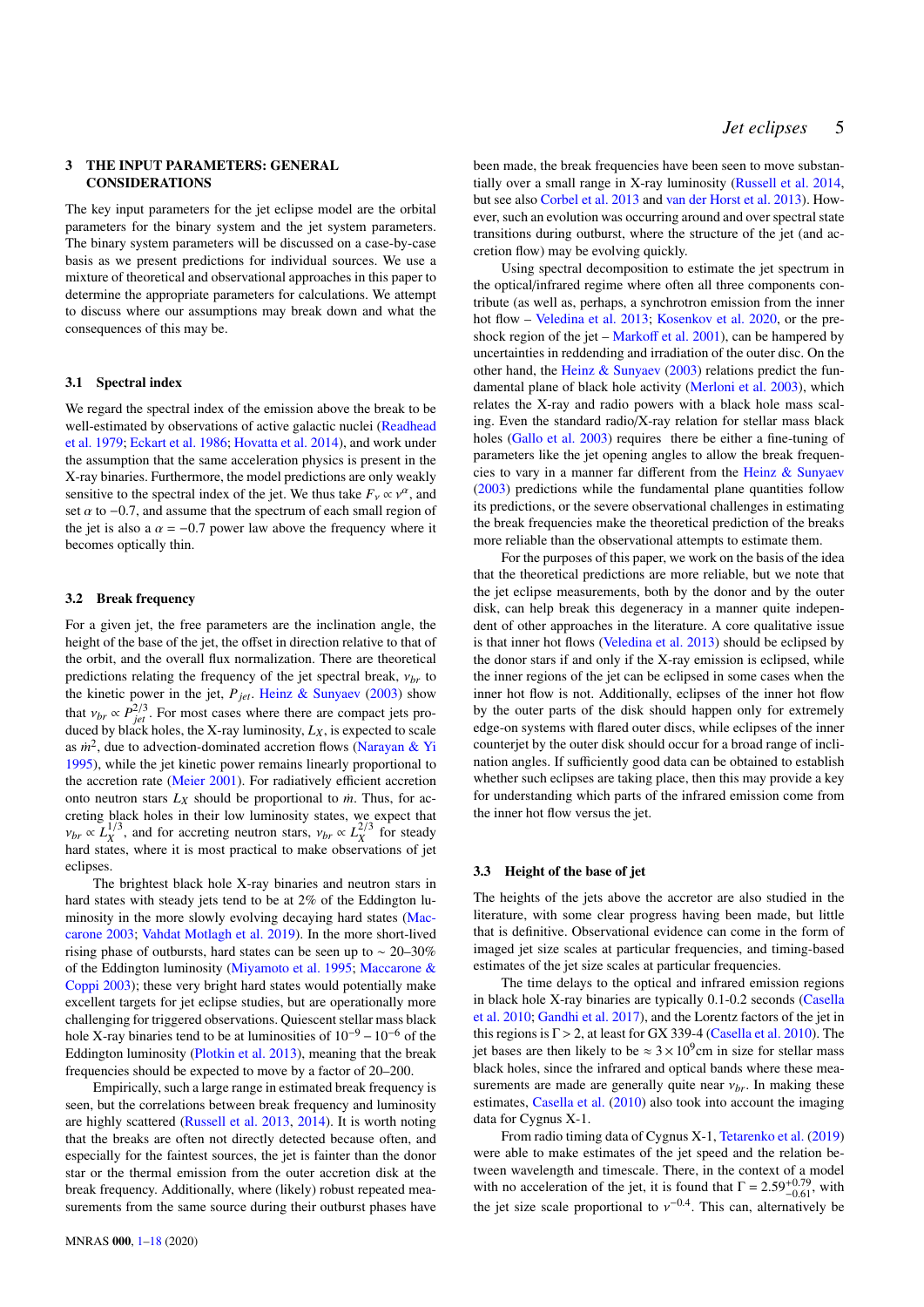explained if the jet is being accelerated through the emission region. Furthermore, the model of [Tetarenko et al.](#page-17-8) [\(2019\)](#page-17-8) does not fully consider the effects of opacity from the stellar wind of the donor star, which also varies with height, on the emission properties [\(Zdziarski](#page-17-21) [2012\)](#page-17-21). Thus, until the system is re-modelled, we take these results as tentative, and focus on the default theoretical model that reliably predicts the jet's flat spectrum nature and the fundamental plane relation.

For the neutron star jets, the most natural interpretation will be that the characteristic spatial scale will be a factor of about 5 smaller, given the mass scaling linearly to the  $1.4M_{\odot}$  neutron stars, so a value of  $\sim 6 \times 10^8$ cm can be assumed. Given the slower speeds of the neutron star jets, this may, then predict only slightly shorter time lags for the jet base. Unfortunately, no estimates of these time lags presently exist, and no source shows resolved steady jets<sup>[2](#page-5-0)</sup>. The break frequencies on the other hand, have been directly estimated at least for the ultra-compact X-ray binary 4U 0614+091 [\(Migliari](#page-16-54) [et al.](#page-16-54) [2006,](#page-16-54) [2010\)](#page-16-55), Aql X-1 [\(Díaz Trigo et al.](#page-16-56) [2018\)](#page-16-56) and 4U 1728–34 [\(Díaz Trigo et al.](#page-16-57) [2017\)](#page-16-57). For systems where the break frequency is known, but the base height of the jet is not known, eclipse mapping has the potential to provide an estimate of the base height.

# 4 ANALYTIC APPROXIMATIONS, CONSIDERATIONS FOR TESTING THE MODEL AND CHOICE OF SOURCES

In order to develop some intuition for the expected results for different parameter values, and to determine which facets of the problem can be studied robustly, we present some analytic estimates of the properties of jet eclipses. The jet model relies on the parameters in Tabl[e1,](#page-2-0) which we present to help the paper be easy to understand. In Figure [1](#page-6-0) and Figure [2,](#page-6-1) we present schematic views to help illustrate the key geometric issues in jet eclipsing.

#### 4.1 Eclipsed region missing flux

We can provide analytic expressions for the jet eclipse, although these are rather unwieldy and may become difficult to adapt to cases where the jet's opening angle or speed might change with height. The jet's spectrum will be produced by summing two components: the optically thick and optically thin components. The total flux density of an uneclipsed jet will be given by:

$$
F_{\nu} = \left(\frac{F_0}{2.5}\right) \left[1 - \left(\frac{\nu}{\nu_{br,min}}\right)^{2.5}\right] + \left(\frac{F_0}{0.7}\right) \left[1 - \left(\frac{h_{max}}{h_{br,v}}\right)^{-0.7}\right],\qquad(1)
$$

where  $F_0$  is an overall normalization, approximately  $1/1.8$  of the flux density of the flat spectrum component; <sup>ν</sup>*br*,*min* is the break frequency at the base of the jet, *hmax* is the maximum height in the jet, and *<sup>h</sup>br*,ν is the height at which the break frequency between optically thick and thin is  $\nu$ .

To determine the flux density associated with an eclipse, one then needs to calculate the same integral used to produce the equation above, with limits associated with the star's size, or the range of heights eclipsed by the disk. This produces the result:

$$
F_{\nu} = \left(\frac{F_0}{2.5}\right) \left(\frac{\nu}{\nu_{br,min}}\right)^{2.5} \left[ \left(\frac{r_{low}}{h_{min}} - 1\right)^{2.5} \right] + \left(\frac{F_0}{0.7}\right) \left[1 - \left(\frac{r_{high}}{h_{br,v}}\right)^{-0.7} \right],
$$
\n(2)

<span id="page-5-0"></span><sup>2</sup> Two sources, Sco X-1 [\(Fomalont et al.](#page-16-29) [2001\)](#page-16-29) and Cir X-1 [\(Coriat et al.](#page-16-58) [2019\)](#page-16-58) show moving jets in, or shortly after, flaring states

where *rlow* and *rhigh* are the lowest and highest locations in the eclipsed portion of the jet. We do not use these expressions for the implementation in our code, but rather integrate numerically.

# 4.2 Heights and range of wavelengths where the jet is eclipsed

We can then derive some analytic expressions to determine where in the jet eclipses will take place and over which range of orbital phases. The jet will be eclipsed where the height along the jet is in the range:

$$
a \cot i - r' \csc i < h < a \cot i + r' \csc i. \tag{3}
$$

The value  $r'$  is equal to the half-length of the chord that represents the eclipsed portion of the jet. . This is illustrated in figure  $\overline{2}$  $\overline{2}$  $\overline{2}$ 

This, then, gives an approach to estimating the inclination angles in the jet model. Under the assumption that the jet is purely consistent with the assumptions that go into the flat spectrum model then:

$$
\frac{\Delta \lambda_j}{\lambda_j} = \left(\frac{2r}{a}\right) \sec i, \tag{4}
$$

where  $\lambda_j$  is the wavelength of emission from the jet.<sup>[3](#page-5-1)</sup> The incli-<br>nation angle can thus be determined from the range of frequencies nation angle can thus be determined from the range of frequencies which show some orbital modulation due to the eclipsing process. The value of *<sup>r</sup>*/*<sup>a</sup>* will come from the eclipse duration, so the inclination angle can be solved for directly. In practice because we do not have all the light at any given wavelength coming from a single height in the jet, there will be some smearing of the effects even for the flat spectrum model, and with non-flat spectrum jets, or jets that show flat spectra due to coincidences in how parameters vary, things become even more complicated; still, there is a straightforward connection between the spectrum of the missing flux at mideclipse and the jet and the inclination angle, with large values of <sup>∆</sup>λ*<sup>j</sup>* corresponding to large inclination angles.

#### 4.3 Eclipse durations and constraints on the mass ratio of the binary

Understanding the mass ratios of binaries is necessary both for converting the binary mass function into a precise mass estimate and for understanding the evolution of the donor stars to determine the extent to which their structures deviate from those of main sequence stars filling Roche lobes of the same orbital period. At the present time, the primary techniques for obtaining the mass ratios of the binaries are measuring the rotational broadening of the donor star; [Wade & Horne](#page-17-22) [1988,](#page-17-22) and measuring the separation of the double peaks of emission lines [Casares](#page-16-59) [2016](#page-16-59) relative to the full-width half-maximum of the lines. The rotational broadening method requires high resolution spectra of the donor's absorption lines. The latter requires a large number of spectra spread over a range of orbital phases to average out deviations from azimuthal symmetry in the disc. For an aligned jet, the duration of the eclipse at the central frequency of the eclipsed part of the jet will depend only on the mass ratio of the binary (as shown below), so jet eclipses represent an alternative method.

The jet eclipses will allow both controls on the systematics

<span id="page-5-1"></span><sup>&</sup>lt;sup>3</sup> Here, we express the equation in wavelength, rather than frequency units because the wavelength-based formalism is significantly simpler.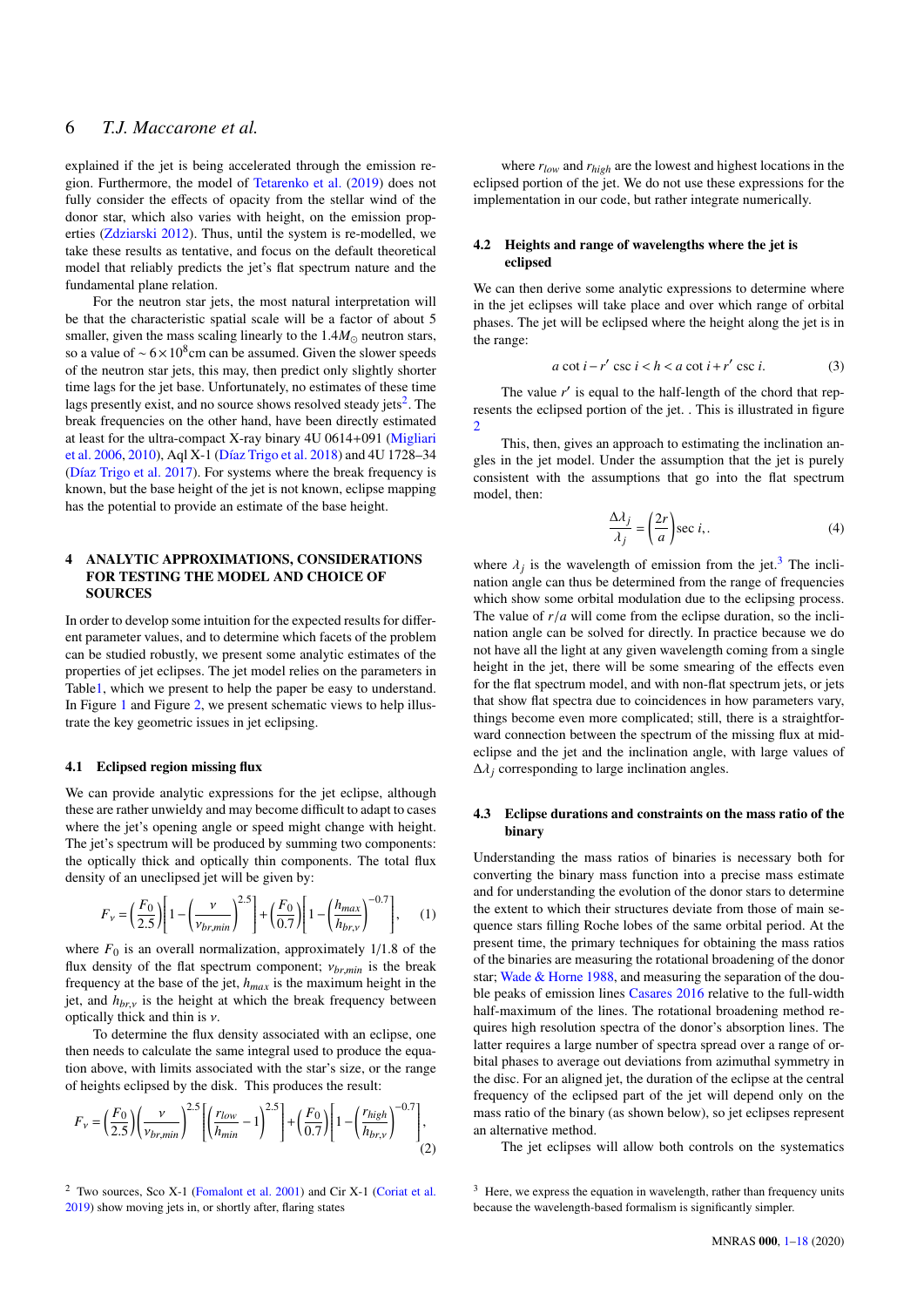

Figure 1. A schematic diagram to help illustrate the system geometry for a jet eclipse in a binary with inclination angle *i*. The lines intersecting the jet and star represent rays pointed toward the observer. The region from *hmin* to *hmax* is the eclipse region. The *hbase* region gives the height of the base of the jet where substantial emission starts.



<span id="page-6-1"></span>Figure 2. A schematic diagram drawn from the observer's perspective to illustrate the system geometry for a jet eclipse in a binary with inclination angle *i*. In this figure, the accretion disk is eclipsing the inner counterjet, while the star is eclipsing a region further out in the counterjet. The r' represents the chord length for the part of the projected area of the star that blocks the jet.

<span id="page-6-0"></span>of the existing methods and sensitivity to different sets of systems. The estimation of rotational broadening requires comparison with template spectra. This leads to a potential source of systematic error for X-ray binaries, where the structures of the donor stars are often affected by ratios of mass transfer timescales  $M/\dot{M}$ , where M is the donor mass and  $\dot{M}$  is its mass transfer rate, that are shorter than their thermal timescales. Under these circumstances, the stars are bloated due to being unable to relax to their equilibrium structure models quickly enough [\(Rappaport et al.](#page-16-60) [1982\)](#page-16-60). The template stars, on the other hand, are generally single stars in equilibrium. The double-peaked emission lines are susceptible to effects of both stochastic variability in the accretion disc and orbital modulation of the line profile, and hence require large numbers of measurements. Furthermore, the relation between peak separation and mass ratio is established only in quiescence, and often, in outburst, the emission lines are single-peaked, probably due to scattering in strong disc winds [\(Eracleous & Halpern](#page-16-61) [1994\)](#page-16-61). The single peaked lines have been established to exist even in some systems where the accretion disc is in a hard state [\(Wu et al.](#page-17-23) [2001\)](#page-17-23), arguing in a model dependent manner than the winds and jets can exist simultaneously, even outside the brightest states, in contrast to some of the conventional wisdom about these phenomena; regardless, in a model independent manner, it is clear that this technique cannot be used in bright accretion states, regardless of whether they are bright hard states or soft states. Bowen fluorescence lines may also potentially be useful for tracing the donor stars' radial velocities and rotational broadening[\(Steeghs & Casares](#page-17-24) [2002;](#page-17-24) [Hynes et al.](#page-16-62) [2003\)](#page-16-62), but at the present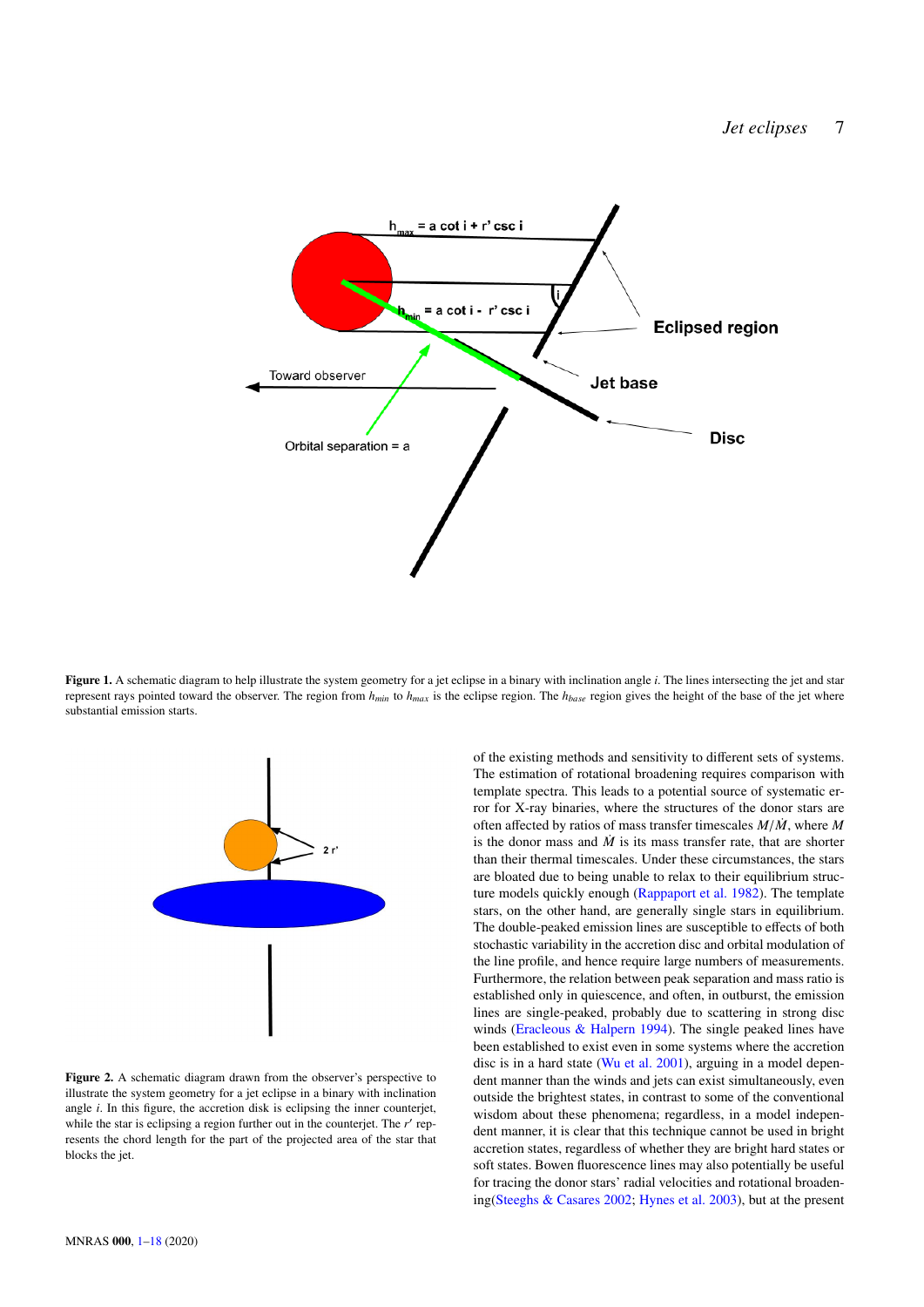time, masses derived from these measurements have poorly understood systematics – see, for example, the difference between the mass function for the black hole X-ray binary GX 339−4 inferred from Bowen fluorescence [\(Hynes et al.](#page-16-62) [2003\)](#page-16-62) relative to that from absorption lines [\(Heida et al.](#page-16-63) [2017\)](#page-16-63).

The use of the jet eclipses to estimate mass ratios is thus of greatest value for persistently bright sources, where other techniques are unlikely to work effectively (and this is also the case for low-power sources, where the jet may not be bright enough to allow straightforward observation of the eclipses anyway). The jet will be eclipsed when:

$$
|\sin(2\pi\phi)| < \left(\frac{r}{a}\right) \tag{5}
$$

where  $\phi$  is the orbital phase measured in the conventional manner, between 0 and 1. For ultracompact X-ray binaries, with  $q \sim 0.03$ , this will give eclipses for  $-0.023 < \phi < 0.023$ , while for systems with  $q = 0.5$ , this will give eclipses in the range from -0.05 to 0.05. This analysis treats the jet as a one-dimensional object and the star as a on object with a rigid surface. Scale heights of stellar atmospheres are typically  $\sim 10^{-4}$  of the stellar radius, so this choice is unlikely to be a serious problem; only in cases where there is a strong stellar wind will the smearing due to the diffuse nature of the absorber be problematic.

#### *4.3.1 E*ff*ects of the transverse extent of the jet*

The jet width is potentially a more serious problem, especially in systems with very low inclination angles, so that the eclipse takes place at relatively large heights in the jet relative to the donor star's radius. Of course, if the jet width affects the duration of the eclipse, then, with high enough quality data showing a gradual ingress timescale, the jet's transverse size can be measured. Very few jets from X-ray binaries have been resolved spatially in the transverse direction, and the measurements and upper limits indicate that the typical values are, at most, a few degrees (see, e.g., [Miller-Jones](#page-16-64) [et al.](#page-16-64) [2006\)](#page-16-64). The fractional increase in the eclipse duration can be determined by:

$$
\frac{\Delta r}{a} = \frac{\tan(\theta/2)}{\tan i},\tag{6}
$$

where  $\theta$  is the jet opening angle.

The jet will eclipse the star for the same range of phases near  $\phi = 0.5$ , but the brightness temperature of the star will be dramatically lower than the brightness temperature of the jet, so the eclipsing will have negligible effect. Furthermore, in most cases, the jets will be optically thin in the optical and infrared bands where the star emits (e.g., [Russell et al.](#page-16-49) [2013\)](#page-16-49). Alternatively, the high energy particles in the jet might potentially Compton upscatter photons from the star, but only in the cases of very large beaming factors or finely tuned misaligned jets is the flux from the donor star likely to be larger than the flux from the inner accretion disc in the inner region where the largest amount of power is dissipated, and even then, the jet's own synchrotron emission will likely still dominate the seed photons unless there is a well-tuned misalignment that boosts the star's photons dramatically (and in this case, the jet would likely not pass in front of the star at phase 0.5).

The caveats for use of the duration of jet eclipses to estimate the mass ratio in the binary are: (1) potential misalignment of the jet (2) measurement uncertainty (3) wavelength smearing and (4) effects due to the transverse size of the jet. For jets which are misaligned, but straight, the offset in phase angle can be used to esti-

mate the degree of misalignment, but a detailed model for the structure of the jet would be needed to extract a robust estimate of the inclination angle.

# 5 ECLIPSING OF THE INNER COUNTERJET BY THE OUTER ACCRETION DISC

The inner portion of the counterjet may also be continuously blocked by the outer part of the accretion disc, with orbital modulation only if there is some deviation from azimuthal symmetry of the disc. We will refer to this as the disc eclipsing the jet. For aligned jets (i.e. jets perpendicular to the binary orbital plane), this will happen preferentially for systems that are closer to *face-on*. This gives a potentially very powerful tool for estimating the jet inclination angles, although the magnitude of this effect will be relatively weak in face-on systems due to Doppler boosting unless the jet speeds are quite low.

Similarly, the outer accretion disc can sometimes be eclipsed by the donor star even when the inner disk is not eclipsed, which can lead to grazing eclipses in the optical without X-ray eclipses. The eclipsing of the outer disc *would* be periodically modulated. This is not relevant to the calculations presented in this paper, but for more edge-on systems, it does present a potentially important potential additional source of periodic modulation, and consideration of this possibility is required if there is a periodic modulation only in the optical and/or infrared bands that are likely to dominate the outer disc. A valuable diagnostic would be searching for eclipses in H $\alpha$  or other emission lines, which are always produced in the outer accretion disc, but only produced from jets in rare sources like SS 433.

To estimate the size of this effect, we must know the radius of the outer accretion disk. The outer accretion disk can vary in size over time, growing when during outbursts, and shrinking during quiescent periods [\(Smak](#page-17-25) [1984;](#page-17-25) [Hameury](#page-16-65) [2019\)](#page-16-65). The circularization radius will represent a good lower limit to the size of the disc, and under some circumstances will be very close to the actual size of the outer disc. The circularization radius will generically be the radius at which the angular momentum per unit mass of the accreted gas is equal to the angular momentum per unit mass of a circular orbit around the accretor. The functional form will differ for wind-fed versus Roche lobe overflow systems. We take the expressions for both from [Frank et al.](#page-16-66) [\(2002\)](#page-16-66).

For wind-fed systems, the circularization radius will be:

$$
\frac{r_{circ}}{a} = \frac{m_1^3(m_1 + m_2)}{16\lambda^4 m_2^4} \left(\frac{r}{a}\right)^4,\tag{7}
$$

Here, the accretor is defined to have mass  $m_1$  and the donor to have mass  $m_2$  even though in some wind-fed systems, the donor will be the heavier object. The ratio of the wind-speed to the escape speed from the donor star is given by  $\lambda$ ,  $a$  is the orbital separation and  $r$  is the radius of the donor star.

For Roche lobe overflow systems, the circularization radius will be:

$$
r_{circ}/a = (1+q)[0.5-0.227 \log_{10} q]^4. \tag{8}
$$

The practical upper limit on this value is  $(1 - \frac{r}{a})$ , and if the computed value is larger, then the disc should extend to the inner Lagrange point. This will be the case for *<sup>q</sup>* < <sup>0</sup>.008, a value likely to be reached only for ultracompact X-ray binaries with black hole accretors.

For cases of winds slower than the orbital speeds, and donor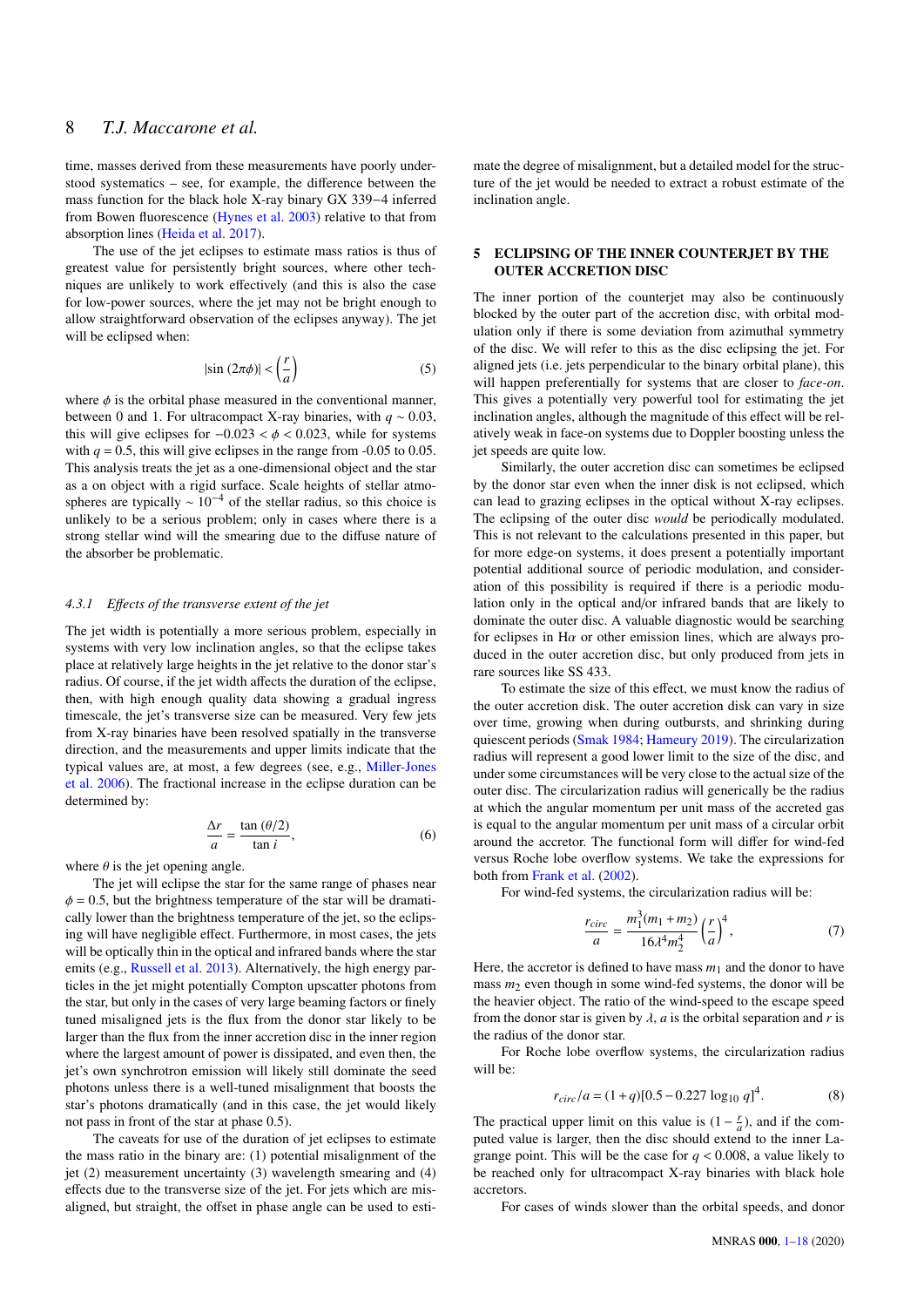stars which nearly fill the Roche lobes, the two expressions approach becoming similar.[4](#page-8-0) For the typical mass ratios in low mass X-ray binaries ( $q \sim 0.1 - 0.5$ ), the circularization radius will be about 1/3 of the orbital separation. The eclipse of jet by the outer disc should *not* show any orbital phase dependence unless the disk has a stable non-circular component. This may be the case if there is a puffy rim at the hot spot where the accretion stream joins to the outer disc, but it is likely to be a weak effect.

The maximum value for the outer radius is generally taken to be the tidal radius of the accretion disc, which will be about 0.9 times the Roche lobe size of the accretor [\(Frank et al.](#page-16-66) [2002\)](#page-16-66). If the outer disc extends that far out, then at mid-eclipse, the inner counterjet will be eclipsed all the way up to the height associated with the outer part of the donor star. For the calculations we show here that illustrate the effects of discs eclipsing the inner counterjet, we will use *rcirc* for the outer disc radius, but we caution that there is abundant evidence that some systems, some of the time, have outer discs that extend considerably further out and that the outer radii can be variable [\(Whitehurst](#page-17-26) [1988;](#page-17-26) [Osaki & Kato](#page-16-67) [2013\)](#page-16-67).

Assuming that the disc is circular, and defining its outer radius to be *rout*, we find that the height at which the disc eclipses the counterjet, *hde j*, is given by:

$$
h_{dej} < r_{out} \cot i. \tag{9}
$$

This assumes a fully planar disc, although the deviations from planarity of the disc matter are significant only for nearly edge-on systems.

This facet of the data then gives an opportunity to estimate the height of the base of the jet, since the wavelength up to which which the disc eclipses the jet will scale linearly with  $h_{dej}$ , and will correspond to the frequency ν*de j*. It will then be the case that:

$$
h_0 = \frac{r_{out} \cot i \nu_{dej}}{\nu_{br}},\tag{10}
$$

where  $h_0$  is the height of the base of the jet. We can then follow through with the requirement that  $r_{out} \ge r_{circ}$ . From this, then  $\tan i \nu_{def}v_{br} = \frac{h_0}{r_{out}}$ . Then, since  $r_{circ}$  can be estimated by deter-<br>mining the mass ratio via the eclipse duration at the dominant mining the mass ratio via the eclipse duration at the dominant frequency for the eclipse, and the inclination angle can be determined from the range of frequencies eclipsed, the only unknowns are  $h_0$  and the ratio of  $r_{out}$  to  $r_{circ}$ . Therefore,  $h_0$  can be constrained strongly from the eclipses as well.

For aligned jets, if the eclipses from both the outer disk and from the donor star are seen, then an extra constraint on the combination of the inclination angle and jet structure can be obtained. Care must be taken, of course, to determine where the actual outer disc radius is located. In many systems, the disc will spread outward from the circularization radius, and can be significantly larger than this value.

The eclipsing by the outer disk will be present in spectroscopy of the jet alone. Because other components of the accretion flow are very likely to emit in the same bands as the jet base, this may develop into a new approach for finding the jets' break frequencies more robustly than they can be found by spectral measures. It will be especially important if there is a substantial contribution from a hot inner flow that will only be eclipsed if the whole thermal accretion disc is eclipsed.

#### 5.1 Eclipses of the outer disc by the star

The outer disc can be eclipsed without the inner disc (i.e. the origin of the X-ray emission). X-ray eclipses (excluding eclipses of scattered X-rays) will take place for

$$
\cos i < \frac{r}{a} \tag{11}
$$

while eclipses of the outer disc will take place for:

$$
\cos i < \left(\frac{r}{a - r_{out}}\right). \tag{12}
$$

For small mass ratios, this effect can substantially affect the critical inclination angle for seeing some type of eclipse. Furthermore, when accretion discs are strongly irradiated, as in the outbursts of soft X-ray transients, the outer disc may dominate the total optical emission due to its larger surface area relative to the hotter inner disc, and these will turn out to be the situations where the outer disc is largest, as well. These grazing eclipses, will, in many cases have relatively weak signatures for short durations, but they should be nearly as strictly periodic as the orbit itself (with perhaps some low-level jitter due to variations in the structure of the outer disks), and hence it should be possible to identify them over time in Fourier transforms of long, well-sampled light curves, as might be obtained by Evryscope, which obtains high cadence, high duty cycle photometry of a large fraction of the sky, making it ideal for indentifying grazing eclipses [\(Law et al.](#page-16-69) [2015\)](#page-16-69). We do not consider this effect in the remainder of this paper, but do note that it represents a potential tool for identifying sources within the range of inclination angles where only the outer disc is eclipsed.

## 6 THE APPROACHING JET

One of the challenges of searching for jet eclipses will be that in the case of aligned jets, it is the counterjet that will be eclipsed. When the jet speed is large, this can lead to a situation where the radio flux is dominated almost entirely by the approaching jet's flux, regardless of any effects of eclipses. The Doppler factor,  $\delta$  for the jet will be given by:

$$
\delta = \frac{1}{\Gamma(1 - \beta \cos i)}.\tag{13}
$$

If we take, for example the parameters for Cygnus X-1 from [\(Tetarenko et al.](#page-17-8) [2019\)](#page-17-8), with Γ=3 and *i*=27 degrees, we find that the  $\delta$  for the approaching jet will be 2.1, while  $\delta$  for the counterjet will be 0.18. For flat spectrum steady jets, the change in the flux due to Doppler boosting is  $\delta^2$ .22, so the approaching jet will be more than 100 times as bright as the counteriet. It is for this reason more than 100 times as bright as the counterjet. It is for this reason that we consider the effects of jet eclipses only for neutron stars and quiescent black holes, where the jets are likely to be significantly slower. For black hole systems that are quite edge-on, the eclipses may still be easily measurable. For a slower jet speed of  $\Gamma$ =1.5, the δ for the approaching jet will be 2, while the receding jet δ will be 0.4 so that if the nower scales with  $\delta^{2.2}$  the counteriet will have 0.4, so that if the power scales with  $\delta^{2.2}$ , the counterjet will have<br>about 3% of the total flux density. about 3% of the total flux density.

# 7 PRACTICAL CANDIDATE TARGETS AND PREDICTIONS FOR THEM

A few practical considerations exist for testing the model. These will result in the best targets being bright low mass X-ray binaries

<span id="page-8-0"></span><sup>4</sup> This may be the case for period gap systems – see e.g. [Maccarone &](#page-16-68) [Patruno](#page-16-68) [2013](#page-16-68)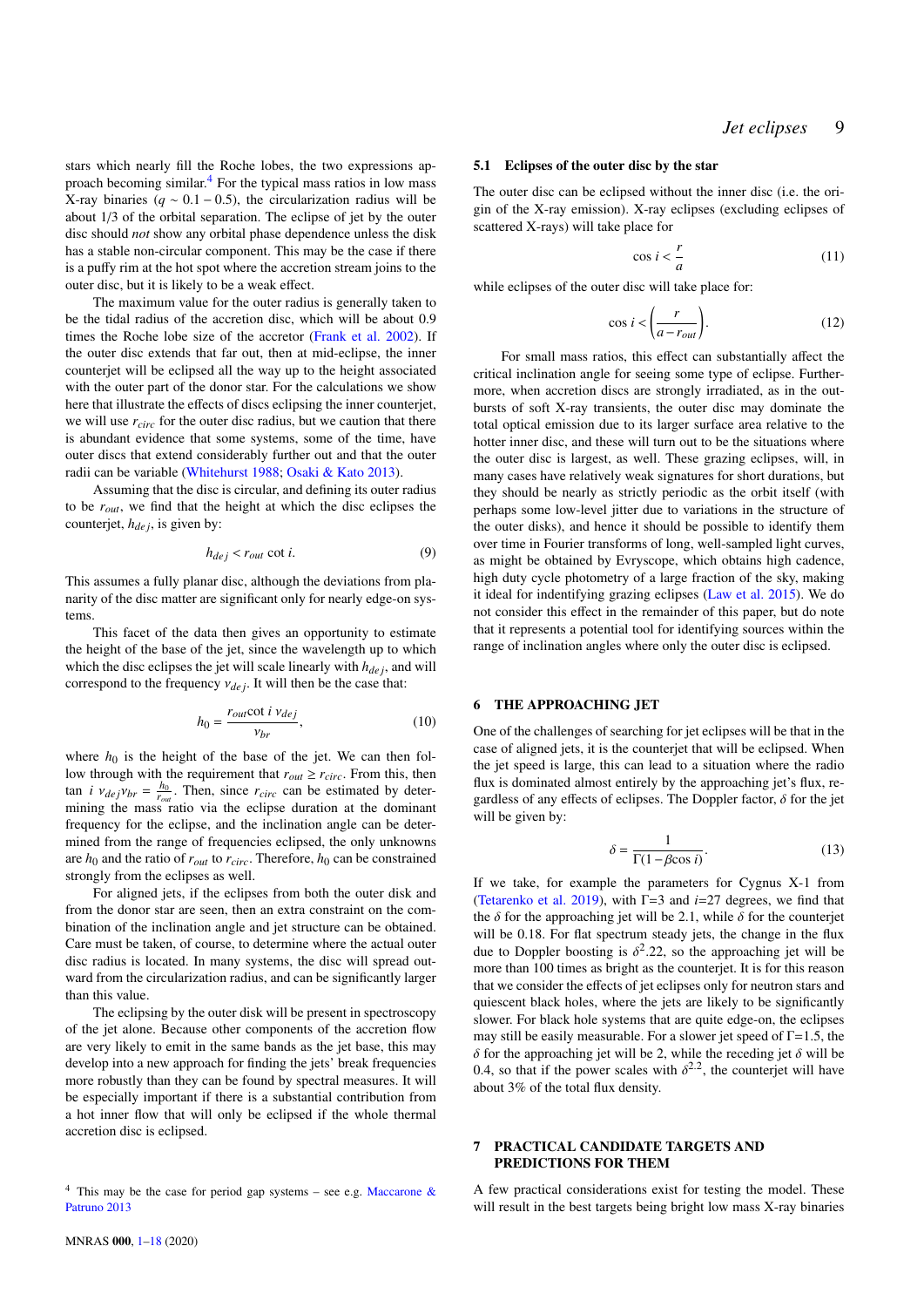with neutron star accretors. The other class of strong candidate targets will be the brightest quiescent black hole X-ray binaries.

First, the most effective wavebands in which to search for jet eclipses will be those in which the emission is unambiguously from the jet. Radio emission will be suitable for this in nearly all systems. In many systems (i.e. those with shorter orbital periods and hence fainter donor stars and weaker thermal emission from the outer accretion disk) infrared emission may also be suitable for these purposes [\(Migliari et al.](#page-16-54) [2006,](#page-16-54) [2010\)](#page-16-55). In cases where the accretion disk may be emitting at the same wavelength, and especially where the accretion disk's flux may be modulated by either the orbital period, or a very similar superhump period, it may be difficult to distinguish a period due to a jet eclipse from other forms of periodic modulation without very long time series. As a counterbalance, for making use of radio observations, either relatively large orbital separations or very low inclination angles may be necessary – relatively edgeon systems with short periods will have their eclipses take place at higher frequencies. Additionally, the eclipse durations as a fraction of the orbital period will be larger for systems with larger orbital period because the eclipse duration will scale as  $\sin^{-1} r/a$ , which<br>increases with mass ratio. Fortunately, in most systems, the emisincreases with mass ratio. Fortunately, in most systems, the emission region that is eclipsed is likely to be in the radio through submillimeter part of the spectrum, and this is confirmed in the simulations.

Second, the utility of the eclipses of the jet may be limited in systems where the donor star shows strong winds. In these systems, the free-free absorption in the stellar wind can produce a strong modulation of the jet flux coming from a wide range of heights [\(Brocksopp et al.](#page-15-4) [2002\)](#page-15-4), including heights at which the photosphere of the donor star is not in front of the jet. This jet flux modulation may be useful for making measurements of the orbital periods even for systems which are so heavily extincted that the donor star cannot be detected, and it may be useful for establishing the existence of misaligned jets. The modulation is unlikely to be useful for understanding the jet's structure or measuring inclination angles or mass ratios. Third, because in the aligned jet case, the counterjet will be the eclipsed, rather than the approaching jet, the slower neutron star jets will show stronger eclipses due to smaller effects from Doppler boosting and deboosting. Fourth, a large fraction of accreting neutron stars are persistent sources or high duty cycle transients, while only one accreting black hole in the Galaxy with a low mass donor is persistent (4U 1957+11 – [Nowak et al.](#page-16-70) [2012\)](#page-16-70) and only one other one is a high duty cycle transient (GX 339–4 – [Buxton et al.](#page-15-10) [2012\)](#page-15-10). Observations for the purposes of looking for jet eclipses will already be strongly time-constrained because they need to occur around zero phase. Searching persistent sources make the scheduling easier by allowing scheduling at any zero phase epoch, and the high duty cycle transients at least allow some flexibility. Furthermore, in many cases persistent sources allow the orbital phase to be determined independently of the searches for the eclipses. A substantial fraction of persistent X-ray binaries have unknown orbital periods. Additionally, in the neutron star cases, some of these show alternative evidence for being ultracompact X-ray binaries, for which long integration times will sample many orbital periods. None of these issues precludes the idea that jet eclipses might eventually be used to understand black hole X-ray binaries; it merely argues that the neutron star X-ray binaries are better choices for establishing that the methodology works.

# 7.1 Z-sources

The Z-sources are the brightest low-magnetic field accreting neutron stars, both in the X-ray band and the radio band, so named because they trace out a shape that resembles the letter Z in Xray color-color diagrams [\(Hasinger & van der Klis](#page-16-71) [1989\)](#page-16-71). Most of the known Z-sources have been persistent accretors since the era of *Uhuru* or even since the earliest sounding rocket searches for X-ray sources. The Z-sources tend to show longer orbital periods than most other accreting neutron stars, as well. Longer orbital periods present the advantage that the eclipsed emission comes from further up the jet, in some cases pushing the eclipses into the cmwave bands with which it is easiest to make measurements. They present the disadvantage that the orbits are slower, meaning both that it takes more time per orbital period to cover the eclipse while also being likely to have intrinsic source variability dominate over measurement noise.

Three persistent Z-sources have known orbital periods: Sco X-1 (18.9 hours – [Steeghs & Casares](#page-17-24) [2002\)](#page-17-24), Cyg X-2 (9.8 days – [Casares et al.](#page-16-72) [2010\)](#page-16-72), and GX 349+2 (22 hours – [Wachter](#page-17-27) [1997\)](#page-17-27). Of these systems, only Sco X-1 has a reliable geometric parallax distance [\(Fomalont et al.](#page-16-29) [2001\)](#page-16-29), so it is difficult to estimate the luminosities beyond the standard assumption that they are roughly *L<sub>EDD</sub>*. Fortunately, the expected relationship between  $v_{br}$  and  $L_X$ <br>is that  $v_t \propto L^{1/3}$  for radiatively efficient sources, so uncertainties of is that  $v_{b r} \propto L_X^{1/3}$  for radiatively efficient sources, so uncertainties of even a factor of 1.4 in v. even a factor of 3 in luminosity lead to only a factor of 1.4 in  $v_{hr}$ , likely smaller than some of the other uncertainties in the problem. The inclination angles represent a more serious challenge, given that the cotangent can vary by a factor of 3 between 30 and 60 degrees. Because there is neither a spectroscopic confirmation of the period of GX 349+2 nor any estimate of its inclination angle, we do not consider it here. In Table [3,](#page-10-0) we summarize the key parameters for the systems.

Scaling from 4U 0614+091, assuming 4U 0614+091 has a break frequency of  $2 \times 10^{13}$  Hz [\(Migliari et al.](#page-16-55) [2010\)](#page-16-55)<sup>[5](#page-9-0)</sup>, an  $L_X$  of  $10^{36}$  erg/sec, we expect a break frequency at about  $1 - 1.4 \times 10^{14}$ Hz for the two Z-sources. We use  $10^{14}$  for the purposes of Table [3\)](#page-10-0). Then, and assuming that the  $h_0$  is about  $6 \times 10^8$  cm, we find that the expected frequencies for the eclipses will be at 157 GHz for Sco X-1, and 96 GHz for Cyg X-2. This frequency range can be probed by several facilities, such as ALMA, NOEMA, JCMT and the Large Millimeter Telescope. Given the brightness of these systems (especially Sco X-1), it should be practical to search for the jet eclipses in these Z-sources despite the challenges that usually arise from working in the millimeter band. We anticipate that even after dilution due to the approaching jet, that the eclipse depth at about 150 GHz should be about 10%, as illustrated for spectra at different orbital phases in Figure [3](#page-10-1) and for light curves for different frequencies in Figure [4.](#page-10-2)

Beyond this, the CMB-S4 [\(Abazajian et al.](#page-15-11) [2019\)](#page-15-11) project, if constructed, would have some powerful capabilities for studying bright source variability in the 30-300 GHz range. How useful it would be for studying Sco X-1 and the few other brightest radio sources in the sky for this depends on deployment decisions that have not yet been made.

If some of the systematic uncertainties in the problem lead to a lower range of frequencies at which the eclipses take place (which

<span id="page-9-0"></span><sup>5</sup> The break frequency of a second neutron star X-ray binary, 4U 1728–34, has been inferred from ALMA data, but was not directly detected, and is within a factor of a few of this value for a source that is likely to be at a somewhat higher X-ray luminosity [\(Díaz Trigo et al.](#page-16-57) [2017\)](#page-16-57).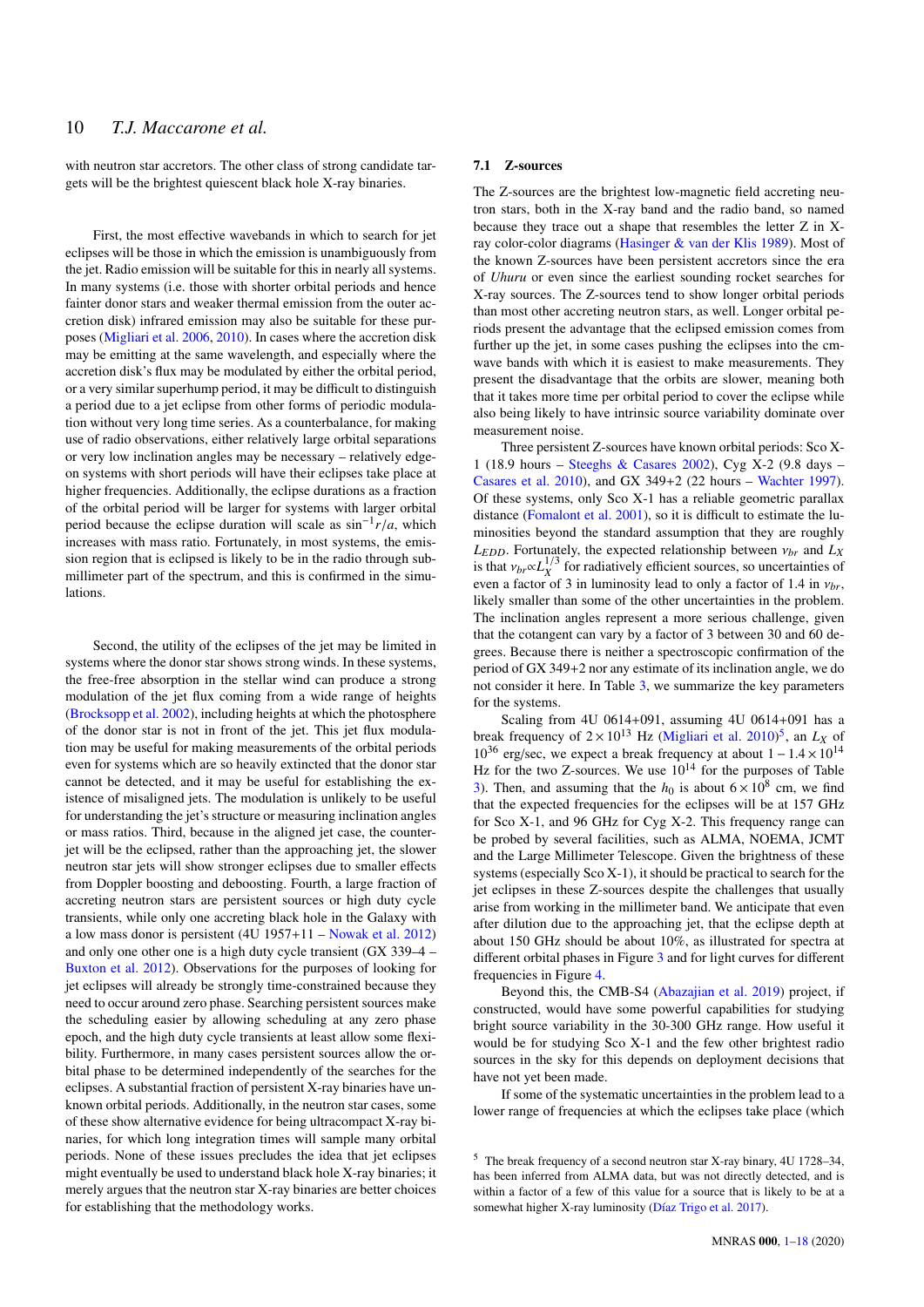

<span id="page-10-1"></span>Figure 3. The jet spectra for Sco X-1, taking both disc and stellar eclipses into account, and assuming  $\beta = 0.3$ . Each curve is at a different orbital phase. From bottom to top, the phases are 0.01 (black), 0.02 (red), 0.04 (green), 0.07 (dark blue). The dip just above  $10^{11}$  Hz is due to the star eclipsing the jet, while the effect of the outer disc blocking the inner jet produces the curvature at  $\approx 10^{12.5}$  Hz.



<span id="page-10-2"></span>Figure 4. Model calculations for Sco X-1's light curve. From top to bottom, frequencies are:  $10^9$  Hz (black),  $3 \times 10^9$  Hz (red),  $10^{10}$  Hz (green),  $3 \times 10^{10}$ Hz (blue),  $10^{11}$  Hz (cyan), and  $3 \times 10^{11}$  Hz (purple). The calculation here is for the full solution for the jet, including disc eclipses and dilution by the approaching jet.

<span id="page-10-0"></span>Table 3. Key data and predictions for the Z-sources. The donor masses and inclination angles come from [Steeghs & Casares](#page-17-24) [\(2002\)](#page-17-24) for Sco X-1, and [Casares et al.](#page-16-72) [\(2010\)](#page-16-72) for Cyg X-2.

| Source                    | $P_{\alpha r h}$ | a                                            |                     | m <sub>2</sub> | $V_{\rho c}$ |
|---------------------------|------------------|----------------------------------------------|---------------------|----------------|--------------|
|                           | hours            | <sub>cm</sub>                                | degrees $M_{\odot}$ |                | GHz          |
| $S_{CO}$ X-1<br>$Cyg X-2$ | 18.9<br>236.3    | $3.0 \times 10^{11}$<br>$1.8 \times 10^{12}$ | 38<br>62.5          | 0.42<br>0.58   | 157<br>96    |

may be likely, given that the fraction of the power that goes into the jet is probably smaller for the slim discs at near Eddington luminosities than the *bona fide* thick discs at strongly sub-Eddington luminosities), then this would open up the possibility of using facilities at 40 GHz, like the Very Large Array and even the Very Long Baseline Array for brighter sources like Sco X-1. With the Next Generation Very Large Array, it would be possible to use subarrays to cover the full range of frequencies from 1-100 GHz for sources in the mJy flux density regime. A major caveat for the Z-sources is the assumption of the extrapolation of the atoll sources' break frequencies over a few orders of magnitude in luminosity. A particularly important point is that in some epochs, the core of the radio emission from Sco X-1 has been seen to be flat spectrum, while in others, it is seen to show a steep spectrum ( $\alpha \approx -0.6$ ) – in this case, these uncertainties are more likely to make the project easier to execute than harder, but they also increase the risk associated with any particular observing strategy.

The strong and rapid variability of the Z-sources on a wide range of timescales will make this work challenging, nonetheless. We believe that this problem can be dealt with by making the radio/mm observations simultaneously with X-ray observations. The searches for eclipses can be made by stacking epochs near zero phase with similar X-ray properties. This will necessitate collecting more data than might be required for sources that show steadier X-ray properties. However, this may be offset by the fact that smaller arrays and even single dishes will be able to make these measurements.

# 7.2 Atoll sources

For the atoll sources, we have a better handle on the input parameters. The break frequencies are well characterized for 4U 0614+091, and 4U 0614+091 has also been established to show a flat spectrum longward of the break. The radio/X-ray correlation for most of the atoll sources appears to show a  $L_R \propto L_X^{1.4}$  relationship, meaning that close to the state transition between the island state and the banana state<sup>[6](#page-10-3)</sup>, the sources will be most powerful in the radio band. These correlations show considerable scatter, but the major point of concern is just to identify the states where the radio emission will be brightest, and so it is not a major concern for our purposes whether the  $L_R \propto L_X^{1.4}$  holds up with bigger samples with better measurements. There is some additional evidence that some, but not all, of the atoll sources continue to be relatively bright radio sources even in the banana states (compare e.g. [Migliari et al.](#page-16-73) [2004](#page-16-73) with [Díaz Trigo et al.](#page-16-56) [2018\)](#page-16-56).

We thus anticipate that the break frequencies, when the sources are bright enough to be detected, will always be within a

<span id="page-10-3"></span><sup>6</sup> The island state is the neutron star equivalent of the hard state for black holes, while the banana state is the equivalent of the soft state [\(van der Klis](#page-17-28) [2006\)](#page-17-28).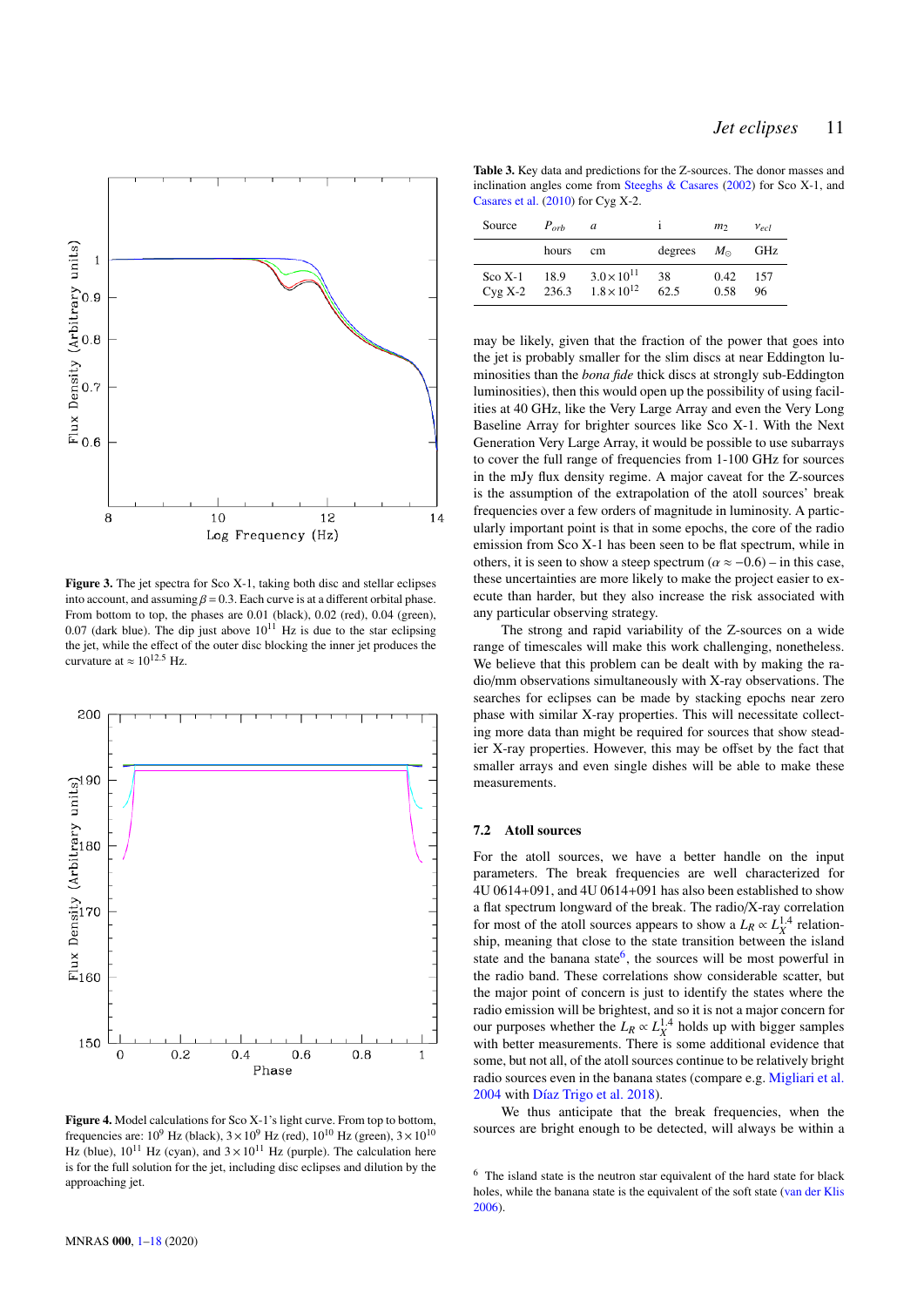factor of about 2 of  $2 \times 10^{13}$  Hz – this is the case for 4U 0614+091 [\(Migliari et al.](#page-16-55) [2010\)](#page-16-55) and for 4U 1728–34 [\(Díaz Trigo et al.](#page-16-57) [2017\)](#page-16-57). For Aql X-1, the break frequency in one observation in the hard intermediate state appears to be at about 100 GHz in some cases [\(Díaz](#page-16-56) [Trigo et al.](#page-16-56) [2018\)](#page-16-56), but this is at  $2\sigma$ , with only one data point above the break, and with data in the two bands which are not strictly simultaneous; at the present time, we regard the data from the two other sources as more representative of what is likely to be true with a larger sample of observations. If we then take the height of the break to be  $6 \times 10^8$  cm, we expect that the deepest eclipses will typically be at less than 30 GHz when *a* cot i is greater than  $4 \times 10^{11}$ cm. For sources with inclination angles of 45◦ , this will correspond to orbital periods of about 20 hours. Alternatively, we could observe at higher frequency, or we could observe sources with lower inclination angles.

#### *7.2.1 Long period atolls*

The atoll sources which are at periods longer than 10 hours are Aql X-1 [\(Šimon](#page-17-29) [2002;](#page-17-29) [Ootes et al.](#page-16-74) [2018\)](#page-16-74), 4U 1608–52 [\(Šimon](#page-17-30) [2004\)](#page-17-30) and Cen X-4. The former two objects are transients which have frequent outbursts, while the latter source is a transient which had outbursts in 1969 and 1979 [\(Evans et al.](#page-16-75) [1970;](#page-16-75) [Kaluzienski](#page-16-76) [et al.](#page-16-76) [1980\)](#page-16-76), but has not outbursted since then. For Aql X-1, the system's mass ratio and radial velocity amplitude have been estimated from the donor's absorption lines, consistent with a range of 36◦ − 47◦ under the assumption that the neutron star must be between 1.2 and 3  $M_{\odot}$  [\(Mata Sánchez et al.](#page-16-77) [2017\)](#page-16-77). Taking the standard neutron star mass of 1.4 $M_{\odot}$ , we find that  $a = 3.1 \times 10^{11}$  cm for Aql X-1. For a 40° inclination angle, this would give a height up the jet of  $3.7 \times 10^{11}$  cm for the longest duration of the eclipse, and hence the frequency associated with the maximum duration of the eclipse should be 33 GHz, a frequency already accessible with the VLA, and for which the ngVLA would make a large improvement in sensitivity. When in X-ray bright hard states, Aql X-1 tends to show radio emission at the  $200 - 300 \mu Jy$  level [\(Tudose et al.](#page-17-31) [2009;](#page-17-31) [Gusinskaia et al.](#page-16-78) [2020\)](#page-16-78). The eclipse duration at the middle frequency should be 1.87 hours for the  $q = 0.41$  mass ratio of this system. With the present VLA, in 1.87 hours, with 8 GHz of bandwidth, a noise level of  $3 \mu Jy$  can be achieved at 30 GHz over an 8 GHz bandwidth. In a narrower bandpass that might be used to search for the mid-eclipse eclipse, say 1 GHz (i.e. 3% fractional frequency width), a noise level of 10  $\mu$ Jy (about 3-5% of the total flux density) would be achieved over the eclipse duration. A small amount of time will be lost to calibration for such a project, but since the timing of the eclipse is known, the calibration observations could be conducted primarily outside the eclipse.

For Aql X-1, at about 30 GHz, the counterjet can be expected to show a variation of about 25% between the eclipsed and uneclipsed phases, and the approaching jet will lead to a dilution to a modulation of a bit more than 10%. Calculations of the spectra at different phases are shown in Figure [5,](#page-11-0) and calculations of the light curves are shown in Figure [6.](#page-11-1) It can also be seen that the deepest eclipse moves to lower frequencies as the eclipse progresses. This is because of the asymmetry in the jet spectrum, in that the range of heights which contribute significantly to a particular wavelength is larger going upwards (where it falls off due to the  $v^{-0.7}$  spectral<br>shape) than downwards (where the self-absorbed spectrum goes as shape) than downwards (where the self-absorbed spectrum goes as  $^{2.5}$ ).

This object is a transient, but fortunately, it has a high duty cycle in outburst. Aql X-1 typically has outbursts a few times a year, with bright ones about once a year (Simon [2002;](#page-17-29) [Ootes et al.](#page-16-74) [2018\)](#page-16-74).



<span id="page-11-0"></span>Figure 5. Model calculations for Aql X-1. From bottom to top, the orbital phases are: 0.01 (black), 0.02(red), 0.04 (green), 0.07(blue), and 0.14 (cyan). The blue and cyan curves nearly overlap. The calculation shows all relevant proceses, with both the jet and counterjet's contribution included, as well as occulation by both the disc and the donor star.



<span id="page-11-1"></span>Figure 6. Model calculations for Aql X-1's light curve. From top to bottom, frequencies are:  $10^9$  Hz (black),  $3 \times 10^9$  Hz (red),  $10^{10}$  Hz (green),  $3 \times 10^{10}$ Hz (blue),  $10^{11}$  Hz (cyan), and  $3 \times 10^{11}$  Hz (purple). The calculation here is only for the full solution for the jet, including disc eclipses and dilution by the approaching jet.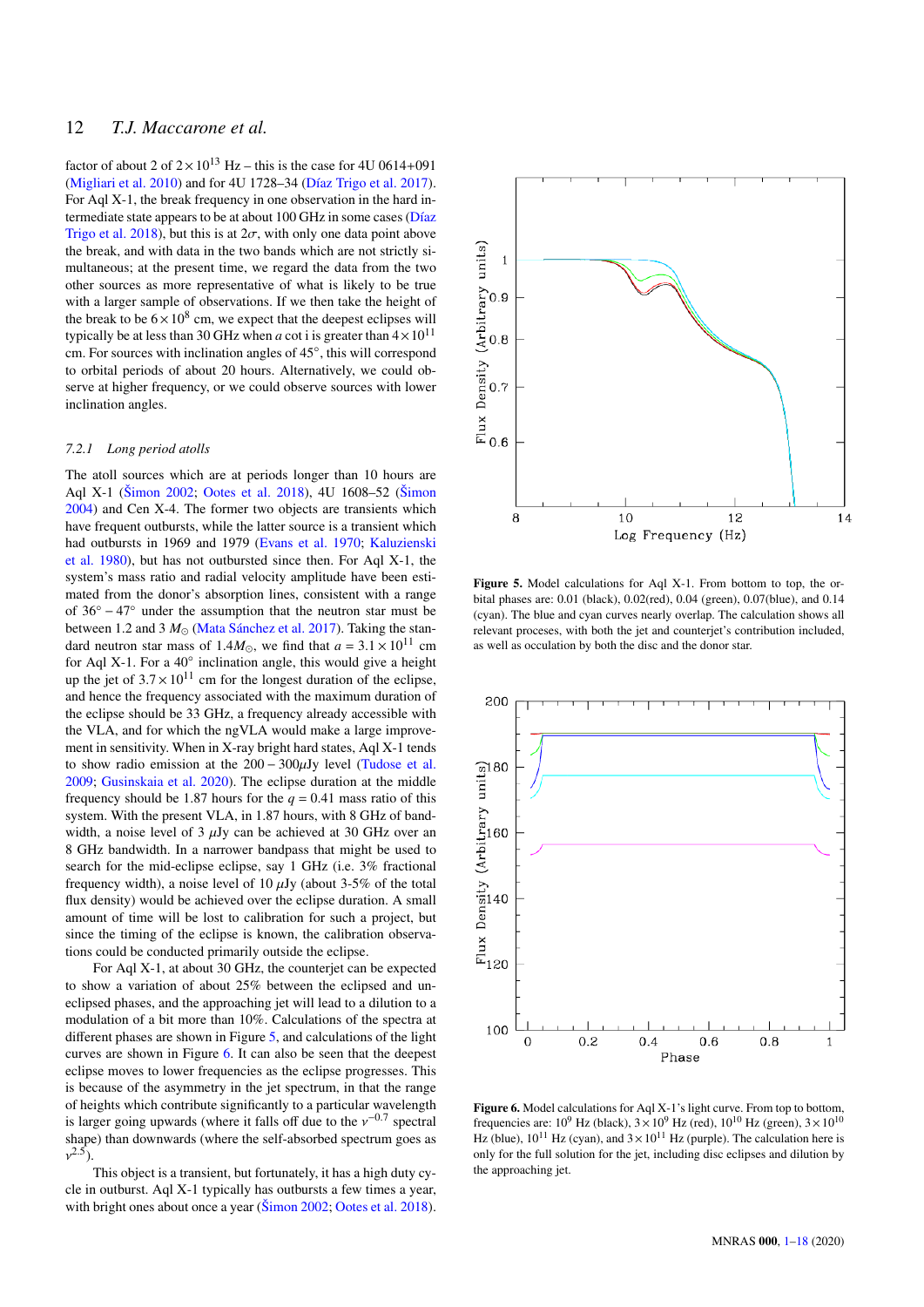It may be that the brighter outbursts are superoutbursts [\(Maccarone](#page-16-4) [2014\)](#page-16-4), an idea bolstered by the tentative discovery of superhumps from this system. If so, the neutron star mass would likely be a bit higher than  $1.4M_{\odot}$ , as the mass ratio for the system would need to be a bit smaller (i.e. <0.35). Even the brightest phases of the "normal" <sup>[7](#page-12-0)</sup> outbursts should be bright enough to make these measurements. Thus, there should be a few opportunities per year to detect the eclipses from Aql X-1, and the opportunity to measure several eclipses per bright phase.

This is not quite as easy a system to work with as the persistent systems, but it is, nonetheless, still achievable even with present technology. With the ngVLA, such observations would be much easier, and subarraying could be done to cover a wider bandpass and help ensure that (1) the eclipsed frequency is actually covered and (2) that the putative eclipsed frequency range can be confirmed to be more strongly variable than adjacent frequencies. This could allow higher quality measurements to be done without making as many repeated visits of the eclipsed phases in order to ensure that the phenomenon is periodic.

4U 1608-52 would be likely to show similar phenomenology – it has a similar orbital period and is similarly a high duty cycle transient[\(Šimon](#page-17-30) [2004\)](#page-17-30). Unfortunately, it is located too far south for VLA observations. With the notable exception of ALMA, the Southern hemisphere radio facilities are not well suited for high frequency work, and this will not change with the first phase of the Square Kilometer Array. This eclipse would likely fall within ALMA Band 1 once the Band 1 system is deployed [\(Di Francesco](#page-16-79) [et al.](#page-16-79) [2013\)](#page-16-79) and hence could potentially be done by ALMA, even in relatively poor weather.

#### *7.2.2 Short period atolls*

The shorter period atoll sources are likely to be eclipsed only at higher frequencies, unless they are viewed relatively face-on (in which case, they are most likely to be among the neutron star X-ray binaries with unknown orbital periods), or show strong superhump modulations (which can yield the orbital period to within a few percent, but cannot yield the orbital phase information). A few of these systems are strong candidates to be viewed face-on  $-$  e.g. Ser X-1, 4U 1820–30 and GX 349+2 [\(Cackett et al.](#page-15-12) [2008\)](#page-15-12). The most interesting one is Ser X-1.

Ser X-1 shows two cycles of apparently periodic modulations of the motion of its emission lines, indicating a period of about 2 hours [\(Cornelisse et al.](#page-16-80) [2013\)](#page-16-80). It shows relatively narrow optical emission lines and a relatively small amplitude for the apparently periodic variations [\(Cornelisse et al.](#page-16-80) [2013\)](#page-16-80), suggesting that the inclination angle is about 10 degrees. It also shows a reflection spectrum that is indicative of a relatively face-on disc [\(Matranga](#page-16-81) [et al.](#page-16-81) [2017;](#page-16-81) [Mondal et al.](#page-16-82) [2020\)](#page-16-82). While ideally there would be a larger number of cycles of the orbital period covered, the sum of the evidence is suggestive of the idea that this is a face-on, short period binary. If we take the parameters of [Cornelisse et al.](#page-16-80) [\(2013\)](#page-16-80), then we find that the central location for the eclipse should be at about  $3.7 \times 10^{11}$  cm, and hence at a frequency close to 30 GHz. This system was one of the first soft state neutron star sources detected [\(Migliari et al.](#page-16-73) [2004\)](#page-16-73), at a flux density of about 100  $\mu$ Jy, and hence it should be a practical persistent source target if the orbital period and inclination angle are as assumed. Given an expected mass ratio of 0.14 (assuming a 0.2  $M_{\odot}$  donor star and a 1.4  $M_{\odot}$  accretor), the source should be eclipsed about 7% of the time at the central wavelength for the eclipse.

The large inclination angle allows the eclipse of a fairly large range of heights emitting at frequencies around 15 GHz. The maximum flux loss during the eclipse is about 40% of the flux from the counterjet. The flipside of this low inclination angle is that even for moderately relativistic jet speeds, the beaming may be significant, and the approaching jet may outshine the counterjet significantly. where  $\delta$  is the Doppler boost factor.

For this system,  $\delta_{app}$ , the Doppler factor for the approaching jet will be 1.35, while the counterjet will have a Doppler factor of 0.77. The approaching jet will be boosted to be about 3.4 times brighter than the counterjet before accounting for eclipses. The strong eclipse of the counterjet will then correspond to a roughly 9% reduction in the total jet flux from the system, still fairly easily detectable with good signal-to-noise. We plot the source spectra in figure [7,](#page-13-0) taking into account the effects of both the approaching jet and the disc occulation of the counterjet, and the light curves at different frequencies in Figure [8.](#page-13-1)

To detect such an effect from a  $100 \mu Jy$  source with good statistical significance would require roughly  $2\mu Jy$  sensitivity. Reaching this flux density level at 15 or 30 GHz with the VLA requires about 4 hours of total exposure time. A total of about 10 hours would thus be needed to do the project, to allow for similar exposure on and off eclipse and enough time for calibration. At the present time, though, with the orbital period not yet confirmed, and the ephemeris completely unknown, the project would be considerably less efficient, as full orbits would be needed to allow the search for the period. Still, with the program doable in 2 hour blocks, it could be gradually scheduled over time. With the equatorial nature of the source, it would also make an excellent filler program for ALMA for times with relatively high water vapor where Band 1 observations are preferred.

#### 7.3 Black hole systems

#### *7.3.1 Long period systems: potential radio eclipsers*

While we focus on neutron star systems in this paper, if the jet speeds in the faintest black hole systems (especially quiescent systems) are sufficiently slow, the beaming effects may be relatively minor and the eclipses may be detectable. For bright hard states, [Casella et al.](#page-16-17) [\(2010\)](#page-16-17); [Tetarenko et al.](#page-17-8) [\(2019\)](#page-17-8), have found that the bulk Lorentz factor of the jet is likely to be  $\geq 3$ . If the Lorentz factor is, in fact, as low as 3, then the counterjet eclipses should be detectable for many systems. At  $\Gamma = 3$ , the counterjet for a flat spectrum, steady jet should be only a factor of about 4.5 fainter than the approaching jet if the inclination angle is 70◦ , roughly the threshold for eclipsing behavior for mass ratios typical of X-ray binaries. At 28°, however,  $\delta_{app}$  will be 2, and the counterjet will have a  $\delta = 2/7$ , so that the approaching jet will be about 70 times brighter than the so that the approaching jet will be about 70 times brighter than the counterjet. In short period black hole X-ray binaries, when they are bright, we expect that the radio emission will typically come from well outside the orbital separation. In longer period systems, such as Cygnus X-1 [\(Zdziarski](#page-17-21) [2012\)](#page-17-21), there does appear to be significant radio emission coming from within the orbit, illustrated by the strong modulation by the stellar wind, which is quite low density for spatial scales outside the orbital separation.

Given the likelihood that the quiescent binaries have slower jets (probably closer to  $\beta = 0.5$ ), they likely represent better targets.

<span id="page-12-0"></span><sup>7</sup> The normal outbursts are sometimes called mini-outbursts in the context of this source due to the fact that they were often missed before the system began to be monitored intensively.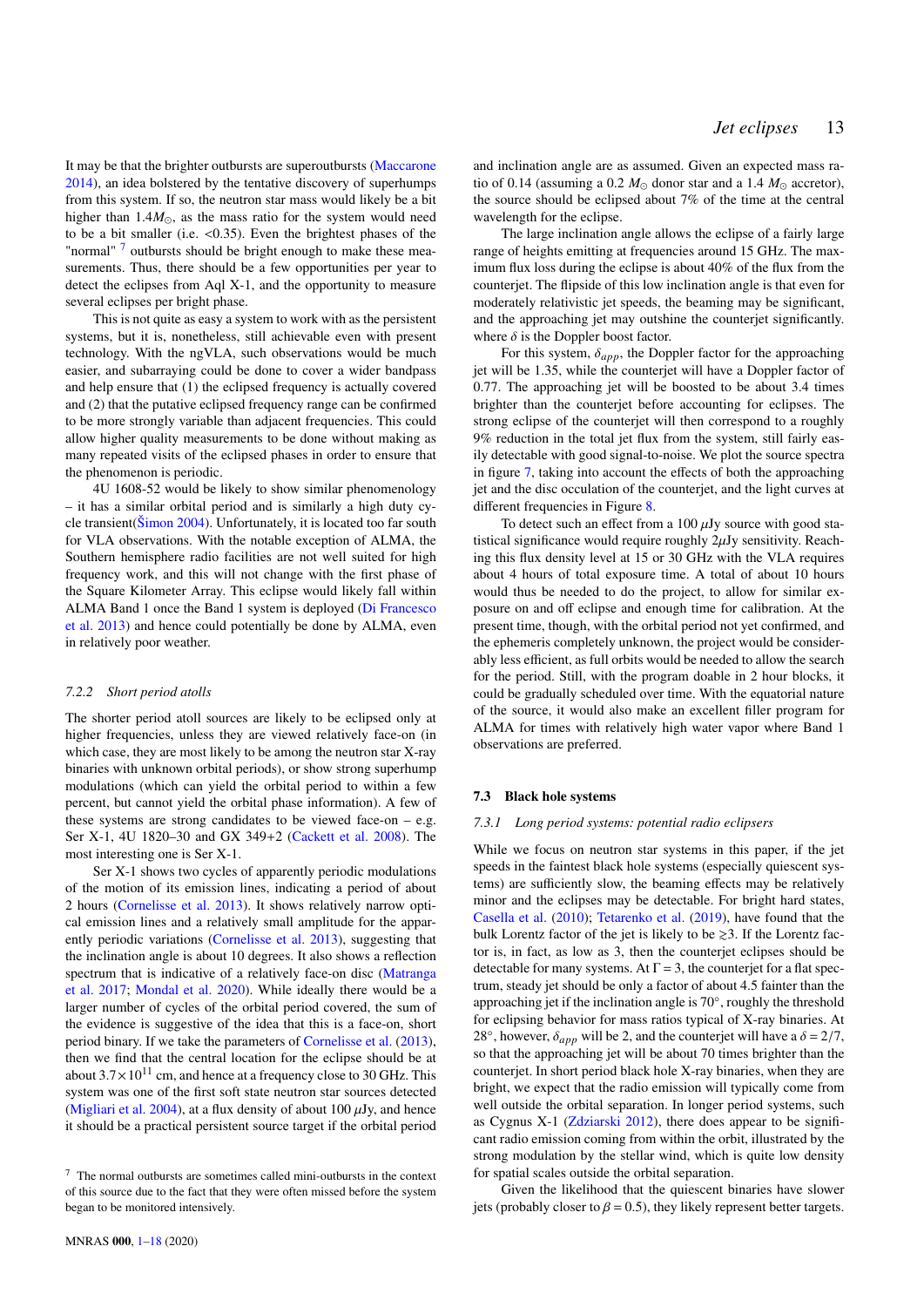

<span id="page-13-0"></span>Figure 7. Model calculations for Ser X-1. From bottom to top, the orbital phases are: 0.01 (black), 0.02(red), 0.04 (green). The calculation here includes both the approach and counterjet contributions, as well as the disc eclipse effects, assuming a jet speed of 0.3*c*. The first break, from flat spectrum to  $v^{-0.05}$  is due to the eclipse of the inner jet by the outer disk, and the second break is where the innermost part of the approaching ist becomes second break is where the innermost part of the approaching jet becomes optically thin. Due to the low inclination used in the calculation, the disc eclipse of the jet is weaker, but spans a broader range of wavelengths than for most other sources.

Most quiescent black hole X-ray binaries are too faint for the VLA to do this work, but the ngVLA (or, in the case of low frequencies at which the eclipse happens, the Square Kilometer Array) could potentially do these observations. Additionally, the low mass ratios for black holes mean that the size of the eclipsed region will tend to be smaller than for the neutron star case. Still a few sources merit some consideration as candidates for searches for jet eclipses.

V404 Cyg has orbital parameters of  $P = 6.5$  days,  $m_1 =$  $12^{+3}_{-2}M_{\odot}$ ,  $m_2 = 0.7^{+0.3}_{-0.2}M_{\odot}$ ,  $i = 56 \pm 4^{\circ}$ , yielding an orbital separation<br>of 34  $R_{\odot}$  and a donor radius of 6<sub>0</sub>, located at a distance of 2.4 kpc of  $34 R_{\odot}$  and a donor radius of 6<sub>0</sub>, located at a distance of 2.4 kpc [\(Miller-Jones et al.](#page-16-83) [2009\)](#page-16-83). Its quiescent X-ray luminosity is about  $3.9 \times 10^{32}$  erg/sec and its quiescent radio flux density is typically about  $200\mu$ Jy [\(Corbel et al.](#page-16-84) [2008\)](#page-16-84), with the values corrected for the updated distance to the source. We assume a break frequency of  $4 \times 10^{12}$  Hz, based on a typical break frequency of  $10^{14}$  Hz for a stellar mass black hole at  $10^{37}$  erg/sec, and scaling by  $L_X^{1/3}$ , follow-ing [Heinz & Sunyaev](#page-16-42) [\(2003\)](#page-16-42). We assume  $h_0$  of  $3 \times 10^9$ cm. Running our model with these parameters, we find that eclipses happen with a depth of 40% with a central frequency of just over 10 GHz, which are diluted by an approaching jet with  $\beta = 0.5$  to have an eclipse depth of a bit less than 10%. The runs are in figure [9,](#page-14-0) with light curves shown in figure [10.](#page-14-1) If  $\Gamma = 3$ , then the approaching jet will have  $\delta = 0.72$  and the receding jet will have  $\delta = 0.22$ , so the flux ratio should be 13.5. This would drop the 40% amplitude eclipse of the counterjet down to about a 3% amplitude eclipse in total.

Another promising object is GRO J1655–40, for which the system parameters are  $P = 2.6$  days,  $i = 68^\circ$ ,  $m_1 = 5.4 M_\odot$ , and



<span id="page-13-1"></span>Figure 8. Model calculations for Ser X-1's light curve. From top to bottom, frequencies are:  $10^9$  Hz (black),  $3 \times 10^9$  Hz (red),  $10^{10}$  Hz (green),  $3 \times 10^{10}$ Hz (blue),  $10^{11}$  Hz (cyan), and  $3 \times 10^{11}$  Hz (purple). The calculation here is only for the full solution for the jet, including disc eclipses and dilution by the approaching jet.

 $m_2 = 1.4 M_{\odot}$  [\(Beer & Podsiadlowski](#page-15-7) [2002\)](#page-15-7); notably, the jet incli-nation angle for this system is estimated to be 85° [\(Hjellming &](#page-16-25) [Rupen](#page-16-25) [1995\)](#page-16-25), and so this system is also a good test case for jet mis-alignment, and may furthermore have nearly half its flux contribution from the counterjet. These yield an orbital separation of  $1.06 \times 10^{12}$  cm and a donor radius of  $2.8 \times 10^{11}$  cm. The X-ray luminosity for this source shows strong variations, with quiescent detections having been made at  $2 \times 10^{31} - 2 \times 10^{32}$  erg/sec [\(Garcia](#page-16-85) [et al.](#page-16-85) [2001\)](#page-16-85). Due to the larger mass ratio, the amplitude and duration of the eclipses for this system will be larger (with a factor of 3 separation), but given the more edge-on orbit and the closer separation, they will be at higher frequency (with the central eclipse at about 30 GHz). The system is quite radio faint in quiescence, with an upper limit of 26  $\mu$ Jy in the deepest observation of it that has been made [\(Calvelo et al.](#page-15-13) [2010\)](#page-15-13). It is thus unlikely to be a practical target for the VLA, unless, perhaps the existing upper limit was at an anomalously low flux level (which, given the factor of 10 variability in X-ray luminosity in quiescence, is a genuinely viable possibility), but it may be a good target for the ngVLA. Its declination allows only very short observations from Northern Hemisphere facilities, which represents an additional challenge for both the VLA and ngVLA. It may also potentially be a good target for ALMA Band 1 observations once they are commissioned.

#### *7.3.2 Short period systems: optical*/*infrared eclipsers*

The shorter period quiescent systems are likely to eclipse at much shorter wavelengths. These may still be observable, especially in edge-on systems where the eclipses may then take place in the mid-infrared, and be in the JWST (or, for bright sources, SOFIA) window of observations. Furthermore, if the sources are edge-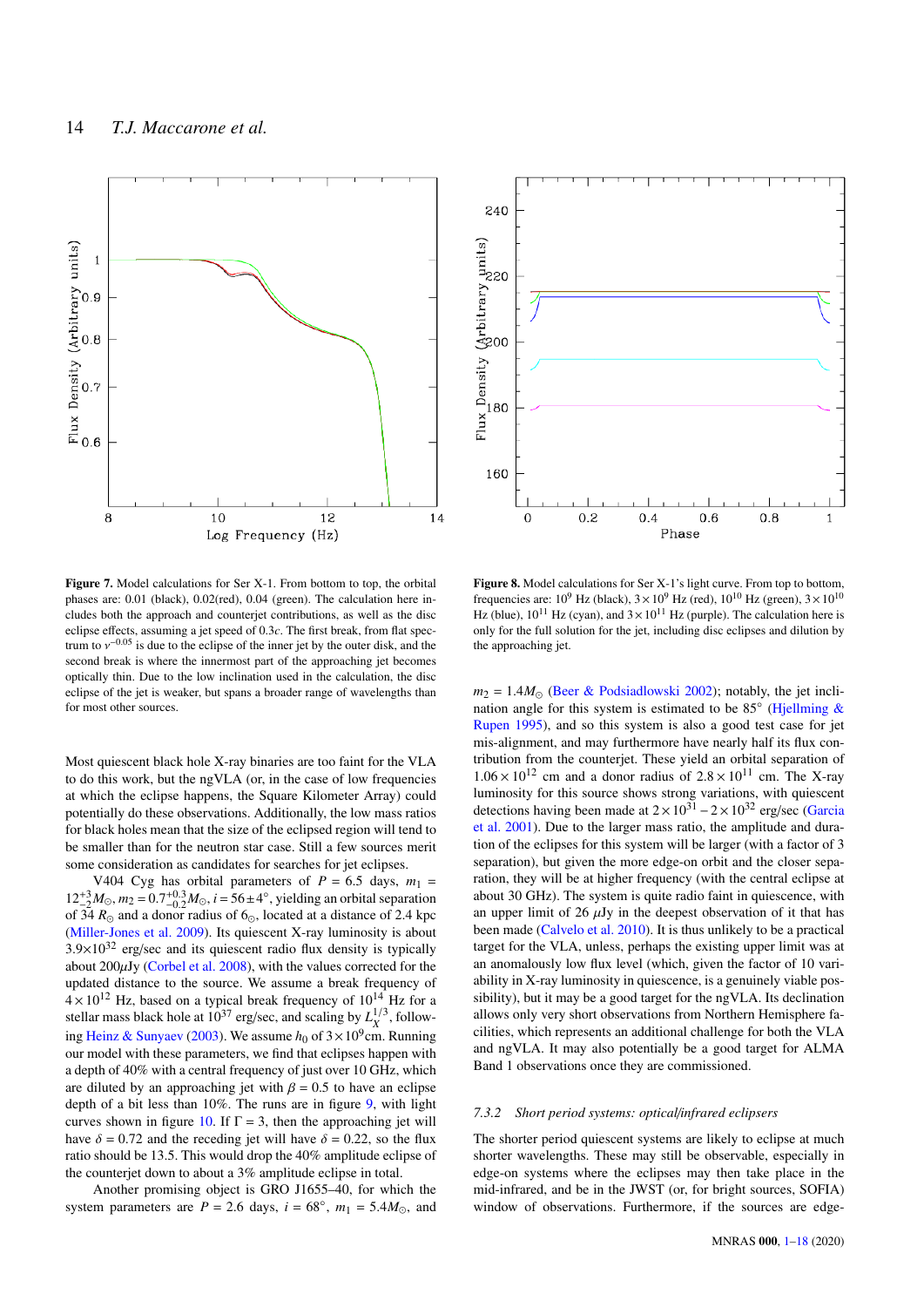

<span id="page-14-0"></span>Figure 9. Model calculations for V404 Cyg. From bottom to top, the orbital phases are: 0.01 (black), 0.02(red), 0.04 (green). The spectrum plotting includes both the eclipse by the star and the occulation by the outer disc, and assumes an approaching jet with a speed of 0.5*c*. The eclipse by the star takes place at about  $10^{10}$  Hz, while the occulation by the outer disc takes place around  $10^{11}$  Hz.

on, they can be expected to have weaker effects from beaming. The most extreme source in this respect that is well characterized is XTE J1118+480, although the short period dipping sources MAXI J1659–152 [\(Kuulkers et al.](#page-16-86) [2013\)](#page-16-86) and Swift J1357.2– 0933 [\(Corral-Santana et al.](#page-16-87) [2013\)](#page-16-87) may be even more extreme. XTE J1118+480 is both among the closest stellar mass black hole systems, with an orbital period of 4.1 hours [\(González Hernán](#page-16-88)[dez et al.](#page-16-88) [2014\)](#page-16-88), and is also nearly edge-on, with an inclination angle of 68◦ -79◦ [\(Khargharia et al.](#page-16-89) [2013\)](#page-16-89). As a result, the "bottom" of the donor star should come within a few times the height of the base of the jet. The system is quite faint in quiescence, with  $L_X$  = 3.5 × 10<sup>30</sup> erg/sec [\(McClintock et al.](#page-16-90) [2003\)](#page-16-90). Here, there are some debates about whether the jet may extend as a flat spectrum source well into the ultraviolet in outburst, despite the outburst being considerably fainter than for most X-ray binaries. The eclipse will start to become detectable at  $\sim 1/3$  of the break frequency, so the assumption about the break frequency is quite important. If we take the standard scaling from the other sources, then we expect that the eclipses will be in the Terahertz regime in quiescence (and hence likely undetectable for the foreseeable future due to poor sensitivity in that band). In outburst, though, the eclipses would be in the mid-infrared band. If we instead take the viewpoint that the jet extends well into the ultraviolet in outburst, then we would expect to see jet eclipses in the optical band. Given that the low mass ratio makes the phase range for the eclipse small, it is unlikely that sufficient data have been collected in the right bands during past outbursts, but it would be valuable to consider that possibility, regardless.



<span id="page-14-1"></span>Figure 10. Model calculations for V404 Cyg's light curve. From top to bottom, frequencies are:  $10^9$  Hz (black),  $3 \times 10^9$  Hz (red),  $10^{10}$  Hz (green),  $3 \times 10^{10}$  Hz (blue),  $10^{11}$  Hz (cyan), and  $3 \times 10^{11}$  Hz (purple). The calculation here is only for the full solution for the jet, including disc eclipses and dilution by the approaching jet, under the assumption of a jet speed of 0.5*<sup>c</sup>* in quiescence.

# 7.4 Cataclysmic variable jets: likely not to eclipse in the optically thick regime

Over the past decade, it has become increasingly clear that cataclysmic variables show evidence for synchrotron emitting jets (e.g., [Körding et al.](#page-16-91) [2008;](#page-16-91) [Russell et al.](#page-16-92) [2016;](#page-16-92) [Coppejans & Knigge](#page-16-93) [2020\)](#page-16-93). Radio emission from these sources has been associated with both the compact jets and the transient jets. Radio flaring during the outbursts from these sources has been associated with the transient jets, with rapidly varying spectral indices indicative of emission evolving from optically thick to optically thin as plasmons expand [\(Mooley et al.](#page-16-94) [2017;](#page-16-94) [Fender et al.](#page-16-95) [2019\)](#page-16-95). Such an expanding plasmon was possibly resolved far outside the binary orbit [\(Rus](#page-16-92)[sell et al.](#page-16-92) [2016\)](#page-16-92), however, the detection was only treated as tentative. Steadier emission from the compact jet at other times in the outbursts can show minute-timescale variability (e.g., [Russell](#page-16-92) [et al.](#page-16-92) [2016;](#page-16-92) [Mooley et al.](#page-16-94) [2017;](#page-16-94) [Fender et al.](#page-16-95) [2019\)](#page-16-95), while the spectral indices of these states generally have large uncertainties due to their radio faintness [\(Coppejans et al.](#page-16-96) [2016\)](#page-16-96). The "nova-like", persistently bright cataclysmic variables often show strong circular polarization, suggesting that at least some of these systems have at least a substantial part of the radio emission originating from a coherent process [\(Coppejans et al.](#page-16-97) [2015\)](#page-16-97). The symbiotic stars, which often show much brighter, steadier radio emission and have longer orbital periods (see e.g. [Seaquist & Taylor](#page-17-32) [1990\)](#page-17-32). For them, the free-free absorption in the stellar wind would likely lead to "fuzzy" eclipses, if any eclipses are seen.

The minute-timescale variability for the non-flaring observations of both the dwarf novae and the novalike cataclysmic variables, combined with expected outflow speeds similar to the white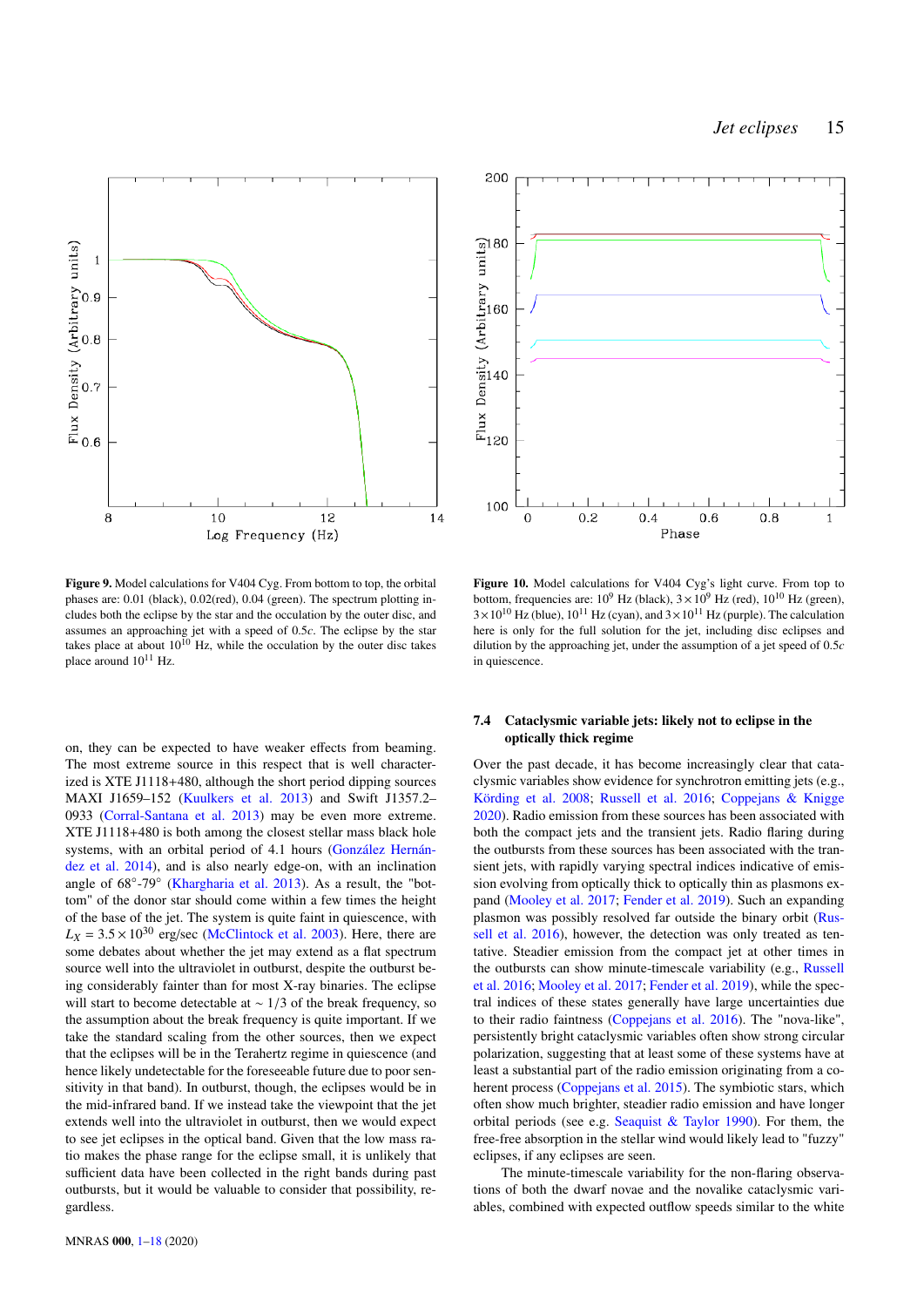dwarf escape speed (bolstered in part by the energetics arguments in [Fender et al.](#page-16-95) [2019](#page-16-95) for the flaring sources), indicates that a significant fraction of the radio emission is likely to come from spatial scales of order  $10^{11}$  cm, comparable to the orbital size scale. The empirical data on these sources' characteristic size scales and jet spectra does not presently merit detailed predictions, particularly considering the faintness of the sources during their nonflaring states. However, searches for eclipses from these sources may prove fruitful, especially given that for many of them the orbital parameters are well-measured.

## 8 APPROACHES TO TESTING DIFFERENT JET MODELS AND FUTURE CONSIDERATIONS

In the discussion above, we have considered a particular form of the jet model – one where the base is located at  $3 \times 10^9$  cm and where the spectrum is flat. Some systems clearly show non-flat spectra. Additionally, some theoretical work takes a much smaller characteristic height for the jet base (e.g. [Marko](#page-16-98)ff et al. [2005\)](#page-16-98), at least for some black hole systems. Given that in the best cases (e.g. ultracompact X-ray binaries – [Migliari et al.](#page-16-54) [2006\)](#page-16-54) the jet break can be estimated directly from the spectral energy distribution, for these objects, changing the height of the jet base by a factor of 10−100 alters the frequency where the jet is eclipsed by the same factor. Detection of the jet eclipses can thus potentially test these models for the location of the height of the break very effectively. We do not present plots for models with lower values of *h*0, as they will change primarily by a shift in the wavelengths at which phenomena occur, and not in the qualitative appearance of the eclipses.

We can also test models for inverted spectra using eclipses. The simplest means for producing an inverted spectrum from a jet is to have the power in random kinetic energy drop slightly moving up the jet. This will, in turn, also lead to deviations from linearity in the synchrotron self-absorption frequencies. In principle, this could also be produced by changes in the Doppler beaming as one moves up the jet. Most X-ray binaries are viewed at angles such that both the approaching and counterjets are deboosted – for a viewing angle of 70°, the approaching jet has  $\delta < 1.06$  for all speeds and  $\delta < 1$  for speeds above about  $0.6c$ ), while for a 45° inclination angle  $\delta < 1.4$ speeds above about 0.6*c*), while for a 45<sup>°</sup> inclination angle,  $\delta$  < 1.4<br>for all angles, and  $\delta$  < 1 for  $\beta$  > 0.94, which corresponds to  $\Gamma$  = 2.8 for all angles, and  $\delta$  < 1 for  $\beta$  > 0.94, which corresponds to  $\Gamma$  = 2.8. Thus, for typical cases, for the black holes to have inverted spectra due to acceleration, it would require that they have jets which are accelerated, so that the Doppler deboosting is less important in the inner regions than in the outer regions. Because a broad range of parameters space is possible here, it is likely that the jet eclipses in conjunction with timing of the jets [\(Casella et al.](#page-16-17) [2010;](#page-16-17) [Gandhi](#page-16-18) [et al.](#page-16-18) [2017;](#page-16-18) [Tetarenko et al.](#page-17-8) [2019\)](#page-17-8) will provide the solution to the problem.

At the present time, the model presented here makes predictions only for the case of aligned jets. For the case of neutron stars in low mass X-ray binaries, where the spin of the neutron star is produced through accretion torques, this is unlikely to be a large problem. For black hole jets, it may be a serious problem. The jet is also assumed to be line-like in this model. Eventually, we will wish to consider its transverse structure, but it is likely that it will be possible to study these only with extremely high signal-to-noise.

# 8.1 Sub-arraying and the Next Generation Very Large Array

Moving forward, especially when working with fainter sources, the Next Generation Very Large Array (ngVLA) [\(Murphy et al.](#page-16-99) [2018\)](#page-16-99)

will be essential for allowing this technique to be applied to a large number of sources. Its frequency range matches up well with where a large fraction of sources show eclipses. Furthermore, its wide bandwidth for each receiver, along with its large number of dishes, allowing sub-arrays to be deployed to cover the full 1-100 GHz radio spectrum all at once with good sensitivity, will mitigate the problematic effects of source variability, and the issue of having the frequencies for the deepest eclipses being unknown before the data are collected. Sub-arraying with the Karl G. Jansky Very Large Array has already been demonstrated to open up new capabilities in measuring jet variability [\(Tetarenko et al.](#page-17-33) [2017\)](#page-17-33), and the ngVLA will be far more powerful in this respect. The Square Kilometer Array, the other major new planned radio facility, lacks the high frequency capability to conduct this type of work for all but the longest period or lowest break-frequency systems.

#### <span id="page-15-0"></span>9 CONCLUSIONS

Because the jets from X-ray binaries extend well outside the binary orbits, the jets will always be eclipsed over some range of orbital phase, even when the accretion disc is not eclipsed. These eclipses present a powerful tool for probing both the nature of the jet, and understanding the binary system parameters. In this paper, we have shown that, for many systems, these eclipses should be detectable with observations with current day facilities, if carefully designed observational campaigns are made.

# DATA AVAILABILITY STATEMENT

No new observational data are presented in this paper. The code used for this work is available at [https://github.com/](https://github.com/tjmaccarone/jeteclipse) [tjmaccarone/jeteclipse](https://github.com/tjmaccarone/jeteclipse).

## **ACKNOWLEDGEMENTS**

TJM thanks the Anton Pannekoek Institute for hospitality while some of the foundational discussions for this project were conducted. We also thank Greg Sivakoff, Chris Britt, María Díaz Trigo, and James Miller-Jones for useful discussions. JvdE and ND are supported by a Vidi grant from the Netherlands Organization for Scientific Research (NWO), awarded to ND. We thank the anonymous referee for rapid reports, in challenging times, that improved the quality of the paper.

# **REFERENCES**

- <span id="page-15-11"></span>Abazajian K., et al., 2019, arXiv e-prints, [p. arXiv:1907.04473](https://ui.adsabs.harvard.edu/abs/2019arXiv190704473A)
- <span id="page-15-5"></span>Avni Y., Bahcall J. N., 1975, [ApJ,](http://dx.doi.org/10.1086/153558) [197, 675](https://ui.adsabs.harvard.edu/abs/1975ApJ...197..675A)
- <span id="page-15-1"></span>Baptista R., 2001, Eclipse Mapping of Accretion Discs. p. 307
- <span id="page-15-7"></span>Beer M. E., Podsiadlowski P., 2002, [MNRAS,](http://dx.doi.org/10.1046/j.1365-8711.2002.05189.x) [331, 351](https://ui.adsabs.harvard.edu/abs/2002MNRAS.331..351B)
- <span id="page-15-2"></span>Begelman M. C., McKee C. F., Shields G. A., 1983, [ApJ,](http://dx.doi.org/10.1086/161178) [271, 70](https://ui.adsabs.harvard.edu/abs/1983ApJ...271...70B)
- <span id="page-15-8"></span>Blaauw A., 1961, Bull. Astron. Inst. Netherlands, [15, 265](https://ui.adsabs.harvard.edu/abs/1961BAN....15..265B)
- <span id="page-15-9"></span><span id="page-15-3"></span>Blandford R. D., Königl A., 1979, [ApJ,](http://dx.doi.org/10.1086/157262) [232, 34](https://ui.adsabs.harvard.edu/abs/1979ApJ...232...34B) Bright J. S., et al., 2020, [Nature Astronomy,](http://dx.doi.org/10.1038/s41550-020-1023-5)
- <span id="page-15-4"></span>Brocksopp C., Fender R. P., Pooley G. G., 2002, [MNRAS,](http://dx.doi.org/10.1046/j.1365-8711.2002.05813.x) [336, 699](https://ui.adsabs.harvard.edu/abs/2002MNRAS.336..699B)
- <span id="page-15-10"></span>Buxton M. M., Bailyn C. D., Capelo H. L., Chatterjee R., Dinçer T.,
- <span id="page-15-12"></span>Kalemci E., Tomsick J. A., 2012, [AJ,](http://dx.doi.org/10.1088/0004-6256/143/6/130) [143, 130](https://ui.adsabs.harvard.edu/abs/2012AJ....143..130B) Cackett E. M., et al., 2008, [ApJ,](http://dx.doi.org/10.1086/524936) [674, 415](https://ui.adsabs.harvard.edu/abs/2008ApJ...674..415C)
- <span id="page-15-13"></span>Calvelo D. E., et al., 2010, [MNRAS,](http://dx.doi.org/10.1111/j.1365-2966.2010.17348.x) [409, 839](https://ui.adsabs.harvard.edu/abs/2010MNRAS.409..839C)
- <span id="page-15-6"></span>Cantrell A. G., et al., 2010, [ApJ,](http://dx.doi.org/10.1088/0004-637X/710/2/1127) [710, 1127](https://ui.adsabs.harvard.edu/abs/2010ApJ...710.1127C)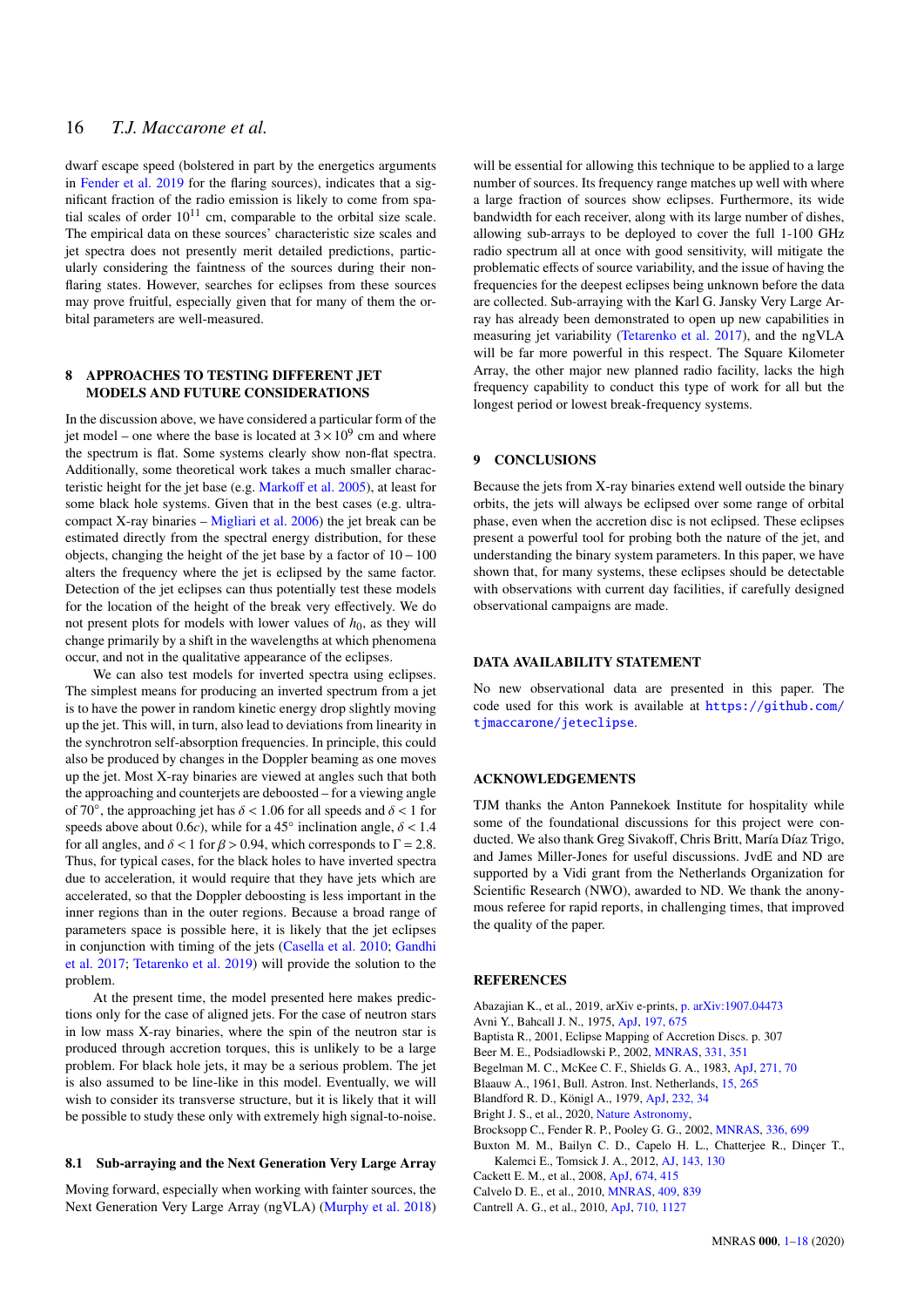<span id="page-16-59"></span>Casares J., 2016, [ApJ,](http://dx.doi.org/10.3847/0004-637X/822/2/99) [822, 99](https://ui.adsabs.harvard.edu/abs/2016ApJ...822...99C)

- <span id="page-16-72"></span>Casares J., González Hernández J. I., Israelian G., Rebolo R., 2010, [MN-](http://dx.doi.org/10.1111/j.1365-2966.2009.15828.x)[RAS,](http://dx.doi.org/10.1111/j.1365-2966.2009.15828.x) [401, 2517](https://ui.adsabs.harvard.edu/abs/2010MNRAS.401.2517C)
- <span id="page-16-17"></span>Casella P., et al., 2010, [MNRAS,](http://dx.doi.org/10.1111/j.1745-3933.2010.00826.x) [404, L21](https://ui.adsabs.harvard.edu/abs/2010MNRAS.404L..21C)
- <span id="page-16-6"></span>Church M. J., Bałucińska-Church M., 2004, *MNRAS*, [348, 955](https://ui.adsabs.harvard.edu/abs/2004MNRAS.348..955C)
- <span id="page-16-93"></span>Coppejans D., Knigge C., 2020, arXiv e-prints, [p. arXiv:2003.05953](https://ui.adsabs.harvard.edu/abs/2020arXiv200305953C)
- <span id="page-16-97"></span>Coppejans D. L., Körding E. G., Miller-Jones J. C. A., Rupen M. P., Knigge C., Sivakoff G. R., Groot P. J., 2015, [MNRAS,](http://dx.doi.org/10.1093/mnras/stv1225) [451, 3801](https://ui.adsabs.harvard.edu/abs/2015MNRAS.451.3801C)
- <span id="page-16-96"></span>Coppejans D. L., et al., 2016, [MNRAS,](http://dx.doi.org/10.1093/mnras/stw2133) [463, 2229](https://ui.adsabs.harvard.edu/abs/2016MNRAS.463.2229C)
- <span id="page-16-32"></span>Corbel S., Fender R. P., Tzioumis A. K., Tomsick J. A., Orosz J. A., Miller J. M., Wijnands R., Kaaret P., 2002, [Science,](http://dx.doi.org/10.1126/science.1075857) [298, 196](http://adsabs.harvard.edu/abs/2002Sci...298..196C)
- <span id="page-16-84"></span>Corbel S., Koerding E., Kaaret P., 2008, [MNRAS,](http://dx.doi.org/10.1111/j.1365-2966.2008.13542.x) [389, 1697](https://ui.adsabs.harvard.edu/abs/2008MNRAS.389.1697C)
- <span id="page-16-12"></span>Corbel S., et al., 2013, [MNRAS,](http://dx.doi.org/10.1093/mnrasl/slt018) [431, L107](http://adsabs.harvard.edu/abs/2013MNRAS.431L.107C)
- <span id="page-16-58"></span>Coriat M., Fender R. P., Tasse C., Smirnov O., Tzioumis A. K., Broderick J. W., 2019, [MNRAS,](http://dx.doi.org/10.1093/mnras/stz099) [484, 1672](https://ui.adsabs.harvard.edu/abs/2019MNRAS.484.1672C)
- <span id="page-16-80"></span>Cornelisse R., Casares J., Charles P. A., Steeghs D., 2013, [MNRAS,](http://dx.doi.org/10.1093/mnras/stt554) [432,](https://ui.adsabs.harvard.edu/abs/2013MNRAS.432.1361C) [1361](https://ui.adsabs.harvard.edu/abs/2013MNRAS.432.1361C)
- <span id="page-16-87"></span>Corral-Santana J. M., Casares J., Muñoz-Darias T., Rodríguez-Gil P., Shahbaz T., Torres M. A. P., Zurita C., Tyndall A. A., 2013, [Science,](http://dx.doi.org/10.1126/science.1228222) [339,](https://ui.adsabs.harvard.edu/abs/2013Sci...339.1048C) [1048](https://ui.adsabs.harvard.edu/abs/2013Sci...339.1048C)
- <span id="page-16-3"></span>Crawford J. A., 1955, [ApJ,](http://dx.doi.org/10.1086/145965) [121, 71](https://ui.adsabs.harvard.edu/abs/1955ApJ...121...71C)
- <span id="page-16-9"></span>Dhawan V., Mirabel I. F., Rodríguez L. F., 2000, [ApJ,](http://dx.doi.org/10.1086/317088) [543, 373](http://adsabs.harvard.edu/abs/2000ApJ...543..373D)
- <span id="page-16-79"></span>Di Francesco J., et al., 2013, arXiv e-prints, [p. arXiv:1310.1604](https://ui.adsabs.harvard.edu/abs/2013arXiv1310.1604D)
- <span id="page-16-8"></span>Díaz Trigo M., Miller-Jones J. C. A., Migliari S., Broderick J. W., Tzioumis T., 2013, [Nature,](http://dx.doi.org/10.1038/nature12672) [504, 260](https://ui.adsabs.harvard.edu/abs/2013Natur.504..260D)
- <span id="page-16-57"></span>Díaz Trigo M., Migliari S., Miller-Jones J. C. A., Rahoui F., Russell D. M., Tudor V., 2017, [A&A,](http://dx.doi.org/10.1051/0004-6361/201629472) [600, A8](https://ui.adsabs.harvard.edu/abs/2017A&A...600A...8D)
- <span id="page-16-56"></span>Díaz Trigo M., et al., 2018, [A&A,](http://dx.doi.org/10.1051/0004-6361/201832693) [616, A23](https://ui.adsabs.harvard.edu/abs/2018A&A...616A..23D)
- <span id="page-16-26"></span>Dubus G., Cerutti B., Henri G., 2010, [MNRAS,](http://dx.doi.org/10.1111/j.1745-3933.2010.00834.x) [404, L55](https://ui.adsabs.harvard.edu/abs/2010MNRAS.404L..55D)
- <span id="page-16-40"></span>Eckart A., Witzel A., Biermann P., Johnston K. J., Simon R., Schalinski C., Kuhr H., 1986, A&A, [168, 17](https://ui.adsabs.harvard.edu/abs/1986A&A...168...17E)
- <span id="page-16-61"></span>Eracleous M., Halpern J. P., 1994, [ApJS,](http://dx.doi.org/10.1086/191856) [90, 1](https://ui.adsabs.harvard.edu/abs/1994ApJS...90....1E)
- <span id="page-16-75"></span>Evans W. D., Belian R. D., Conner J. P., 1970, [ApJ,](http://dx.doi.org/10.1086/180477) [159, L57](https://ui.adsabs.harvard.edu/abs/1970ApJ...159L..57E)
- <span id="page-16-13"></span>Falcke H., Biermann P. L., 1995, A&A, [293, 665](http://adsabs.harvard.edu/abs/1995A%26A...293..665F)
- <span id="page-16-11"></span>Fender R. P., 2001, [MNRAS,](http://dx.doi.org/10.1046/j.1365-8711.2001.04080.x) [322, 31](http://adsabs.harvard.edu/abs/2001MNRAS.322...31F)
- <span id="page-16-22"></span>Fender R. P., 2003, [MNRAS,](http://dx.doi.org/10.1046/j.1365-8711.2003.06386.x) [340, 1353](https://ui.adsabs.harvard.edu/abs/2003MNRAS.340.1353F)
- <span id="page-16-33"></span>Fender R., 2006, Jets from X-ray binaries. Cambridge University Press, Cambridge, pp 381–419
- <span id="page-16-30"></span>Fender R., Wu K., Johnston H., Tzioumis T., Jonker P., Spencer R., van der Klis M., 2004, [Nature,](http://dx.doi.org/10.1038/nature02137) [427, 222](https://ui.adsabs.harvard.edu/abs/2004Natur.427..222F)
- <span id="page-16-95"></span>Fender R., Bright J., Mooley K., Miller-Jones J., 2019, [MNRAS,](http://dx.doi.org/10.1093/mnrasl/slz145) [490, L76](https://ui.adsabs.harvard.edu/abs/2019MNRAS.490L..76F)
- <span id="page-16-29"></span>Fomalont E. B., Geldzahler B. J., Bradshaw C. F., 2001, [ApJ,](http://dx.doi.org/10.1086/322479) [558, 283](https://ui.adsabs.harvard.edu/abs/2001ApJ...558..283F)
- <span id="page-16-66"></span>Frank J., King A., Raine D. J., 2002, Accretion Power in Astrophysics: Third Edition
- <span id="page-16-35"></span>Gallo E., Fender R. P., Pooley G. G., 2003, [MNRAS,](http://dx.doi.org/10.1046/j.1365-8711.2003.06791.x) [344, 60](https://ui.adsabs.harvard.edu/abs/2003MNRAS.344...60G)
- <span id="page-16-18"></span>Gandhi P., et al., 2017, [Nature Astronomy,](http://dx.doi.org/10.1038/s41550-017-0273-3) [1, 859](https://ui.adsabs.harvard.edu/abs/2017NatAs...1..859G)
- <span id="page-16-85"></span>Garcia M. R., McClintock J. E., Narayan R., Callanan P., Barret D., Murray S. S., 2001, [ApJ,](http://dx.doi.org/10.1086/320494) [553, L47](https://ui.adsabs.harvard.edu/abs/2001ApJ...553L..47G)
- <span id="page-16-88"></span>González Hernández J. I., Rebolo R., Casares J., 2014, [MNRAS,](http://dx.doi.org/10.1093/mnrasl/slt150) [438, L21](https://ui.adsabs.harvard.edu/abs/2014MNRAS.438L..21G)
- <span id="page-16-0"></span>Goodricke J., 1783, Philosophical Transactions of the Royal Society of London Series I, [73, 474](https://ui.adsabs.harvard.edu/abs/1783RSPT...73..474G)
- <span id="page-16-1"></span>Goodricke J., Englefield H. C., 1785, Philosophical Transactions of the Royal Society of London Series I, [75, 153](https://ui.adsabs.harvard.edu/abs/1785RSPT...75..153G)
- <span id="page-16-27"></span>Gunn J. E., Ostriker J. P., 1970, [ApJ,](http://dx.doi.org/10.1086/150487) [160, 979](https://ui.adsabs.harvard.edu/abs/1970ApJ...160..979G)
- <span id="page-16-78"></span>Gusinskaia N. V., et al., 2020, [MNRAS,](http://dx.doi.org/10.1093/mnras/stz3420) [492, 2858](https://ui.adsabs.harvard.edu/abs/2020MNRAS.492.2858G)
- <span id="page-16-71"></span><span id="page-16-65"></span>Hameury J.-M., 2019, arXiv e-prints, [p. arXiv:1910.01852](https://ui.adsabs.harvard.edu/abs/2019arXiv191001852H)
- Hasinger G., van der Klis M., 1989, A&A, [225, 79](https://ui.adsabs.harvard.edu/abs/1989A&A...225...79H)
- <span id="page-16-63"></span>Heida M., Jonker P. G., Torres M. A. P., Chiavassa A., 2017, [ApJ,](http://dx.doi.org/10.3847/1538-4357/aa85df) [846, 132](https://ui.adsabs.harvard.edu/abs/2017ApJ...846..132H)
- <span id="page-16-36"></span>Heinz S., Merloni A., 2004, [MNRAS,](http://dx.doi.org/10.1111/j.1365-2966.2004.08461.x) [355, L1](https://ui.adsabs.harvard.edu/abs/2004MNRAS.355L...1H)
- <span id="page-16-42"></span>Heinz S., Sunyaev R. A., 2003, [MNRAS,](http://dx.doi.org/10.1046/j.1365-8711.2003.06918.x) [343, L59](https://ui.adsabs.harvard.edu/abs/2003MNRAS.343L..59H)
- <span id="page-16-25"></span>Hjellming R. M., Rupen M. P., 1995, [Nature,](http://dx.doi.org/10.1038/375464a0) [375, 464](https://ui.adsabs.harvard.edu/abs/1995Natur.375..464H)
- <span id="page-16-41"></span>Hovatta T., et al., 2014, [AJ,](http://dx.doi.org/10.1088/0004-6256/147/6/143) [147, 143](https://ui.adsabs.harvard.edu/abs/2014AJ....147..143H)

MNRAS 000, [1](#page-0-0)[–18](#page-15-0) (2020)

- <span id="page-16-62"></span>Hynes R. I., Steeghs D., Casares J., Charles P. A., O'Brien K., 2003, [ApJ,](http://dx.doi.org/10.1086/368108) [583, L95](https://ui.adsabs.harvard.edu/abs/2003ApJ...583L..95H)
- <span id="page-16-19"></span>Ingram A., Done C., 2012, [MNRAS,](http://dx.doi.org/10.1111/j.1365-2966.2012.21907.x) [427, 934](https://ui.adsabs.harvard.edu/abs/2012MNRAS.427..934I)
- <span id="page-16-20"></span>Ingram A. R., Motta S. E., 2019, [New Astron. Rev.,](http://dx.doi.org/10.1016/j.newar.2020.101524) [85, 101524](https://ui.adsabs.harvard.edu/abs/2019NewAR..8501524I)
- <span id="page-16-21"></span>Ingram A., Maccarone T. J., Poutanen J., Krawczynski H., 2015, [ApJ,](http://dx.doi.org/10.1088/0004-637X/807/1/53) [807,](https://ui.adsabs.harvard.edu/abs/2015ApJ...807...53I) [53](https://ui.adsabs.harvard.edu/abs/2015ApJ...807...53I)
- <span id="page-16-15"></span>Jamil O., Fender R. P., Kaiser C. R., 2010, [MNRAS,](http://dx.doi.org/10.1111/j.1365-2966.2009.15652.x) [401, 394](http://adsabs.harvard.edu/abs/2010MNRAS.401..394J)
- <span id="page-16-37"></span>Kaaret P., Corbel S., Tomsick J. A., Fender R., Miller J. M., Orosz J. A., Tzioumis A. K., Wijnand s R., 2003, [ApJ,](http://dx.doi.org/10.1086/344540) [582, 945](https://ui.adsabs.harvard.edu/abs/2003ApJ...582..945K)
- <span id="page-16-14"></span>Kaiser C. R., 2006, [MNRAS,](http://dx.doi.org/10.1111/j.1365-2966.2006.10030.x) [367, 1083](http://adsabs.harvard.edu/abs/2006MNRAS.367.1083K)
- <span id="page-16-76"></span>Kaluzienski L. J., Holt S. S., Swank J. H., 1980, [ApJ,](http://dx.doi.org/10.1086/158388) [241, 779](https://ui.adsabs.harvard.edu/abs/1980ApJ...241..779K)
- <span id="page-16-89"></span>Khargharia J., Froning C. S., Robinson E. L., Gelino D. M., 2013, [AJ,](http://dx.doi.org/10.1088/0004-6256/145/1/21) [145,](https://ui.adsabs.harvard.edu/abs/2013AJ....145...21K) [21](https://ui.adsabs.harvard.edu/abs/2013AJ....145...21K)
- <span id="page-16-34"></span>Koljonen K. I. I., Maccarone T., McCollough M. L., Gurwell M., Trushkin S. A., Pooley G. G., Piano G., Tavani M., 2018, [A&A,](http://dx.doi.org/10.1051/0004-6361/201732284) [612, A27](https://ui.adsabs.harvard.edu/abs/2018A&A...612A..27K)
- <span id="page-16-91"></span>Körding E., Rupen M., Knigge C., Fender R., Dhawan V., Templeton M., Muxlow T., 2008, [Science,](http://dx.doi.org/10.1126/science.1155492) [320, 1318](https://ui.adsabs.harvard.edu/abs/2008Sci...320.1318K)
- <span id="page-16-51"></span>Kosenkov I. A., Veledina A., Suleimanov V. F., Poutanen J., 2020, arXiv e-prints, [p. arXiv:2004.11108](https://ui.adsabs.harvard.edu/abs/2020arXiv200411108K)

<span id="page-16-2"></span>Kuiper G. P., 1941, [ApJ,](http://dx.doi.org/10.1086/144252) [93, 133](https://ui.adsabs.harvard.edu/abs/1941ApJ....93..133K)

- <span id="page-16-86"></span>Kuulkers E., et al., 2013, [A&A,](http://dx.doi.org/10.1051/0004-6361/201219447) [552, A32](https://ui.adsabs.harvard.edu/abs/2013A&A...552A..32K)
- <span id="page-16-69"></span>Law N. M., et al., 2015, [PASP,](http://dx.doi.org/10.1086/680521) [127, 234](https://ui.adsabs.harvard.edu/abs/2015PASP..127..234L)
- <span id="page-16-24"></span>Maccarone T. J., 2002, [MNRAS,](http://dx.doi.org/10.1046/j.1365-8711.2002.05876.x) [336, 1371](https://ui.adsabs.harvard.edu/abs/2002MNRAS.336.1371M)
- <span id="page-16-45"></span>Maccarone T. J., 2003, [A&A,](http://dx.doi.org/10.1051/0004-6361:20031146) [409, 697](https://ui.adsabs.harvard.edu/abs/2003A&A...409..697M)
- <span id="page-16-4"></span>Maccarone T. J., 2014, [Space Sci. Rev.,](http://dx.doi.org/10.1007/s11214-013-0032-4) [183, 101](https://ui.adsabs.harvard.edu/abs/2014SSRv..183..101M)
- <span id="page-16-47"></span>Maccarone T. J., Coppi P. S., 2003, [MNRAS,](http://dx.doi.org/10.1046/j.1365-8711.2003.06040.x) [338, 189](https://ui.adsabs.harvard.edu/abs/2003MNRAS.338..189M)
- <span id="page-16-68"></span>Maccarone T. J., Patruno A., 2013, [MNRAS,](http://dx.doi.org/10.1093/mnras/sts113) [428, 1335](https://ui.adsabs.harvard.edu/abs/2013MNRAS.428.1335M)
- <span id="page-16-7"></span>Margon B., Ford H. C., Katz J. I., Kwitter K. B., Ulrich R. K., Stone R. P. S., Klemola A., 1979, [ApJ,](http://dx.doi.org/10.1086/182958) [230, L41](https://ui.adsabs.harvard.edu/abs/1979ApJ...230L..41M)
- <span id="page-16-52"></span>Markoff S., Falcke H., Fender R., 2001, [A&A,](http://dx.doi.org/10.1051/0004-6361:20010420) [372, L25](https://ui.adsabs.harvard.edu/abs/2001A&A...372L..25M)
- <span id="page-16-98"></span>Markoff S., Nowak M. A., Wilms J., 2005, [ApJ,](http://dx.doi.org/10.1086/497628) [635, 1203](https://ui.adsabs.harvard.edu/abs/2005ApJ...635.1203M)
- <span id="page-16-77"></span>Mata Sánchez D., Muñoz-Darias T., Casares J., Jiménez-Ibarra F., 2017, [MNRAS,](http://dx.doi.org/10.1093/mnrasl/slw172) [464, L41](https://ui.adsabs.harvard.edu/abs/2017MNRAS.464L..41M)
- <span id="page-16-81"></span>Matranga M., Di Salvo T., Iaria R., Gambino A. F., Burderi L., Riggio A., Sanna A., 2017, [A&A,](http://dx.doi.org/10.1051/0004-6361/201628576) [600, A24](https://ui.adsabs.harvard.edu/abs/2017A&A...600A..24M)
- <span id="page-16-90"></span>McClintock J. E., Narayan R., Garcia M. R., Orosz J. A., Remillard R. A., Murray S. S., 2003, [ApJ,](http://dx.doi.org/10.1086/376406) [593, 435](https://ui.adsabs.harvard.edu/abs/2003ApJ...593..435M)
- <span id="page-16-44"></span>Meier D. L., 2001, [ApJ,](http://dx.doi.org/10.1086/318921) [548, L9](https://ui.adsabs.harvard.edu/abs/2001ApJ...548L...9M)
- <span id="page-16-53"></span>Merloni A., Heinz S., di Matteo T., 2003, [MNRAS,](http://dx.doi.org/10.1046/j.1365-2966.2003.07017.x) [345, 1057](https://ui.adsabs.harvard.edu/abs/2003MNRAS.345.1057M)
- <span id="page-16-73"></span>Migliari S., Fender R. P., Rupen M., Wachter S., Jonker P. G., Homan J., van der Klis M., 2004, [MNRAS,](http://dx.doi.org/10.1111/j.1365-2966.2004.07768.x) [351, 186](https://ui.adsabs.harvard.edu/abs/2004MNRAS.351..186M)
- <span id="page-16-54"></span>Migliari S., Tomsick J. A., Maccarone T. J., Gallo E., Fender R. P., Nelemans G., Russell D. M., 2006, [ApJ,](http://dx.doi.org/10.1086/505028) [643, L41](https://ui.adsabs.harvard.edu/abs/2006ApJ...643L..41M)
- <span id="page-16-55"></span>Migliari S., et al., 2010, [ApJ,](http://dx.doi.org/10.1088/0004-637X/710/1/117) [710, 117](https://ui.adsabs.harvard.edu/abs/2010ApJ...710..117M)
- <span id="page-16-64"></span>Miller-Jones J. C. A., Fender R. P., Nakar E., 2006, [MNRAS,](http://dx.doi.org/10.1111/j.1365-2966.2006.10092.x) [367, 1432](https://ui.adsabs.harvard.edu/abs/2006MNRAS.367.1432M)
- <span id="page-16-83"></span>Miller-Jones J. C. A., Jonker P. G., Dhawan V., Brisken W., Rupen M. P., Nelemans G., Gallo E., 2009, [ApJ,](http://dx.doi.org/10.1088/0004-637X/706/2/L230) [706, L230](https://ui.adsabs.harvard.edu/abs/2009ApJ...706L.230M)
- <span id="page-16-23"></span>Miller-Jones J. C. A., et al., 2019, [Nature,](http://dx.doi.org/10.1038/s41586-019-1152-0) [569, 374](https://ui.adsabs.harvard.edu/abs/2019Natur.569..374M)
- <span id="page-16-31"></span>Mirabel I. F., Rodríguez L. F., 1994, [Nature,](http://dx.doi.org/10.1038/371046a0) [371, 46](http://adsabs.harvard.edu/abs/1994Natur.371...46M)
- <span id="page-16-46"></span>Miyamoto S., Kitamoto S., Hayashida K., Egoshi W., 1995, [ApJ,](http://dx.doi.org/10.1086/187804) [442, L13](https://ui.adsabs.harvard.edu/abs/1995ApJ...442L..13M)
- <span id="page-16-82"></span>Mondal A. S., Dewangan G. C., Raychaudhuri B., 2020, [MNRAS,](http://dx.doi.org/10.1093/mnras/staa1001) [494,](https://ui.adsabs.harvard.edu/abs/2020MNRAS.494.3177M) [3177](https://ui.adsabs.harvard.edu/abs/2020MNRAS.494.3177M)
- <span id="page-16-94"></span>Mooley K. P., et al., 2017, [MNRAS,](http://dx.doi.org/10.1093/mnrasl/slw243) [467, L31](https://ui.adsabs.harvard.edu/abs/2017MNRAS.467L..31M)
- <span id="page-16-99"></span>Murphy E. J., et al., 2018, in Murphy E., ed., Astronomical Society of the Pacific Conference Series Vol. 517, Science with a Next Generation Very Large Array. p. 3 ([arXiv:1810.07524](http://arxiv.org/abs/1810.07524))
- <span id="page-16-43"></span>Narayan R., Yi I., 1995, [ApJ,](http://dx.doi.org/10.1086/176343) [452, 710](https://ui.adsabs.harvard.edu/abs/1995ApJ...452..710N)
- <span id="page-16-16"></span>Neilsen J., Lee J. C., 2009, [Nature,](http://dx.doi.org/10.1038/nature07680) [458, 481](https://ui.adsabs.harvard.edu/abs/2009Natur.458..481N)
- <span id="page-16-70"></span>Nowak M. A., Wilms J., Pottschmidt K., Schulz N., Maitra D., Miller J., 2012, [ApJ,](http://dx.doi.org/10.1088/0004-637X/744/2/107) [744, 107](https://ui.adsabs.harvard.edu/abs/2012ApJ...744..107N)
- <span id="page-16-74"></span>Ootes L. S., Wijnands R., Page D., Degenaar N., 2018, [MNRAS,](http://dx.doi.org/10.1093/mnras/sty825) [477, 2900](https://ui.adsabs.harvard.edu/abs/2018MNRAS.477.2900O)
- <span id="page-16-67"></span>Osaki Y., Kato T., 2013, [PASJ,](http://dx.doi.org/10.1093/pasj/65.3.50) [65, 50](https://ui.adsabs.harvard.edu/abs/2013PASJ...65...50O)
- <span id="page-16-48"></span>Plotkin R. M., Gallo E., Jonker P. G., 2013, [ApJ,](http://dx.doi.org/10.1088/0004-637X/773/1/59) [773, 59](https://ui.adsabs.harvard.edu/abs/2013ApJ...773...59P)
- <span id="page-16-60"></span>Rappaport S., Joss P. C., Webbink R. F., 1982, [ApJ,](http://dx.doi.org/10.1086/159772) [254, 616](https://ui.adsabs.harvard.edu/abs/1982ApJ...254..616R)
- <span id="page-16-39"></span>Readhead A. C. S., Pearson T. J., Cohen M. H., Ewing M. S., Moffet A. T., 1979, [ApJ,](http://dx.doi.org/10.1086/157193) [231, 299](https://ui.adsabs.harvard.edu/abs/1979ApJ...231..299R)
- <span id="page-16-5"></span>Robinson E. L., Wood J. H., Wade R. A., 1999, [ApJ,](http://dx.doi.org/10.1086/306974) [514, 952](https://ui.adsabs.harvard.edu/abs/1999ApJ...514..952R)
- <span id="page-16-49"></span>Russell D. M., et al., 2013, [MNRAS,](http://dx.doi.org/10.1093/mnras/sts377) [429, 815](https://ui.adsabs.harvard.edu/abs/2013MNRAS.429..815R)
- <span id="page-16-50"></span>Russell T. D., Soria R., Miller-Jones J. C. A., Curran P. A., Markoff S., Russell D. M., Sivakoff G. R., 2014, [MNRAS,](http://dx.doi.org/10.1093/mnras/stt2498) [439, 1390](https://ui.adsabs.harvard.edu/abs/2014MNRAS.439.1390R)
- <span id="page-16-10"></span>Russell T. D., et al., 2015, [MNRAS,](http://dx.doi.org/10.1093/mnras/stv723) [450, 1745](https://ui.adsabs.harvard.edu/abs/2015MNRAS.450.1745R)
- <span id="page-16-92"></span>Russell T. D., et al., 2016, [MNRAS,](http://dx.doi.org/10.1093/mnras/stw1238) [460, 3720](https://ui.adsabs.harvard.edu/abs/2016MNRAS.460.3720R)
- <span id="page-16-38"></span><span id="page-16-28"></span>Russell T. D., et al., 2019, [ApJ,](http://dx.doi.org/10.3847/1538-4357/ab3d36) [883, 198](https://ui.adsabs.harvard.edu/abs/2019ApJ...883..198R) Rybicki G. B., Lightman A. P., 1986, Radiative Processes in Astrophysics